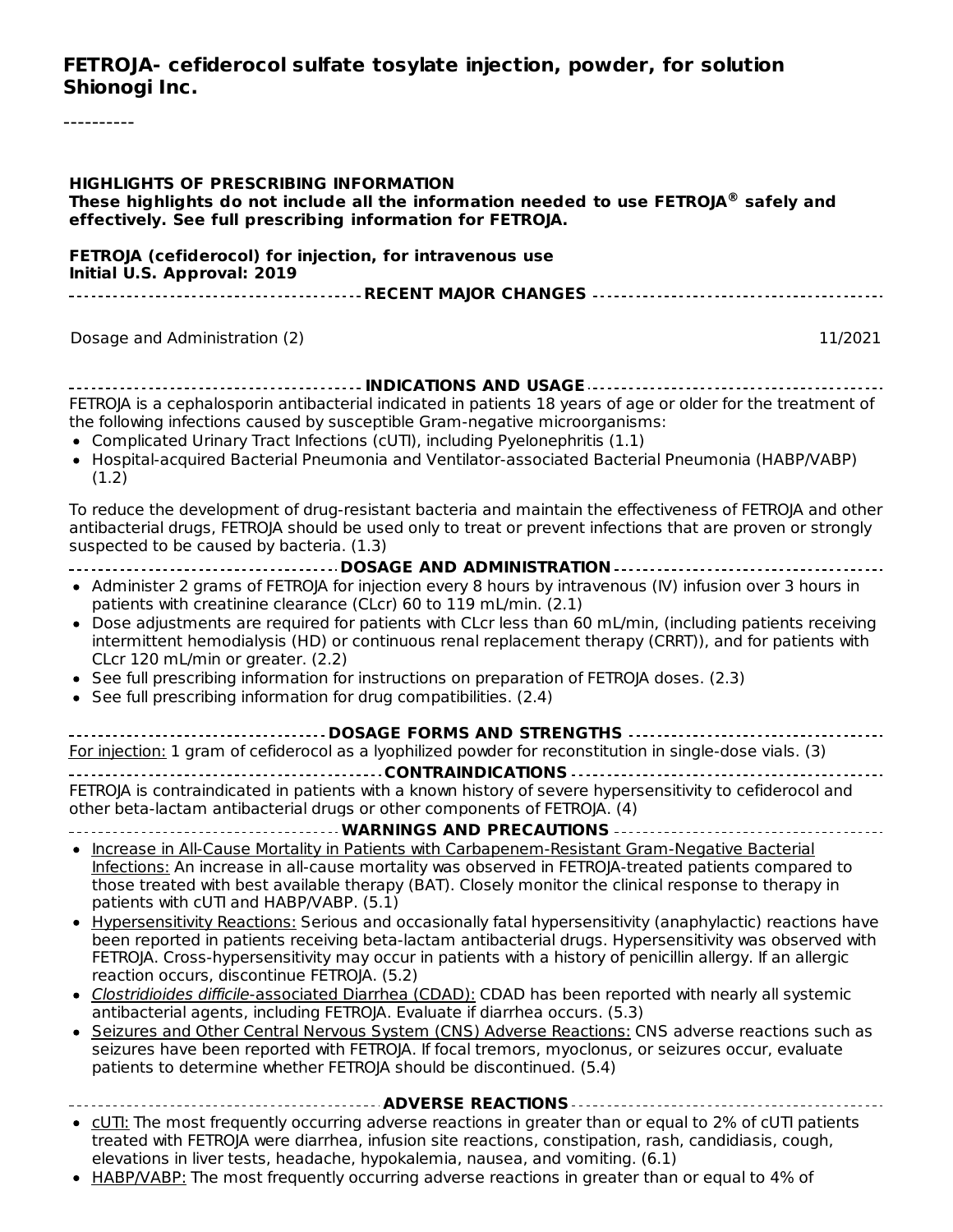Habridge: The most frequently occurring adverse reactions in greater than or equal to  $4\%$ HABP/VABP patients treated with FETROJA were elevations in liver tests, hypokalemia, diarrhea, hypomagnesemia, and atrial fibrillation. (6.1)

#### **To report SUSPECTED ADVERSE REACTIONS, contact Shionogi Inc. at 1-800-849-9707 or FDA at 1-800-FDA-1088 or www.fda.gov/medwatch.**

**DRUG INTERACTIONS** Use alternate testing methods to confirm positive results of dipstick tests (urine protein, ketones, or occult blood). (7.1)

#### **See 17 for PATIENT COUNSELING INFORMATION.**

**Revised: 11/2021**

#### **FULL PRESCRIBING INFORMATION: CONTENTS\* 1 INDICATIONS AND USAGE**

1.1 Complicated Urinary Tract Infections (cUTIs), Including Pyelonephritis 1.2 Hospital-acquired Bacterial Pneumonia and Ventilator-associated Bacterial Pneumonia (HABP/VABP)

1.3 Usage

# **2 DOSAGE AND ADMINISTRATION**

2.1 Recommended Dosage

2.2 Dosage Adjustments in Patients with CLcr Less Than 60 mL/min (Including Patients Undergoing Intermittent HD or CRRT), and CLcr 120 mL/min or Greater

2.3 Preparation of FETROJA Solution for Administration

2.4 Drug Compatibility

2.5 Storage of Reconstituted Solutions

# **3 DOSAGE FORMS AND STRENGTHS**

#### **4 CONTRAINDICATIONS**

# **5 WARNINGS AND PRECAUTIONS**

5.1 Increase in All-Cause Mortality in Patients with Carbapenem-Resistant Gram-Negative Bacterial Infections

- 5.2 Hypersensitivity Reactions
- 5.3 Clostridioides difficile-associated Diarrhea (CDAD)
- 5.4 Seizures and Other Central Nervous System (CNS) Adverse Reactions
- 5.5 Development of Drug-Resistant Bacteria

# **6 ADVERSE REACTIONS**

6.1 Clinical Trials Experience

# **7 DRUG INTERACTIONS**

7.1 Drug/Laboratory Test Interactions

#### **8 USE IN SPECIFIC POPULATIONS**

- 8.1 Pregnancy
- 8.2 Lactation
- 8.4 Pediatric Use
- 8.5 Geriatric Use
- 8.6 Renal Impairment
- 8.7 Hepatic Impairment

# **10 OVERDOSAGE**

- **11 DESCRIPTION**
- **12 CLINICAL PHARMACOLOGY**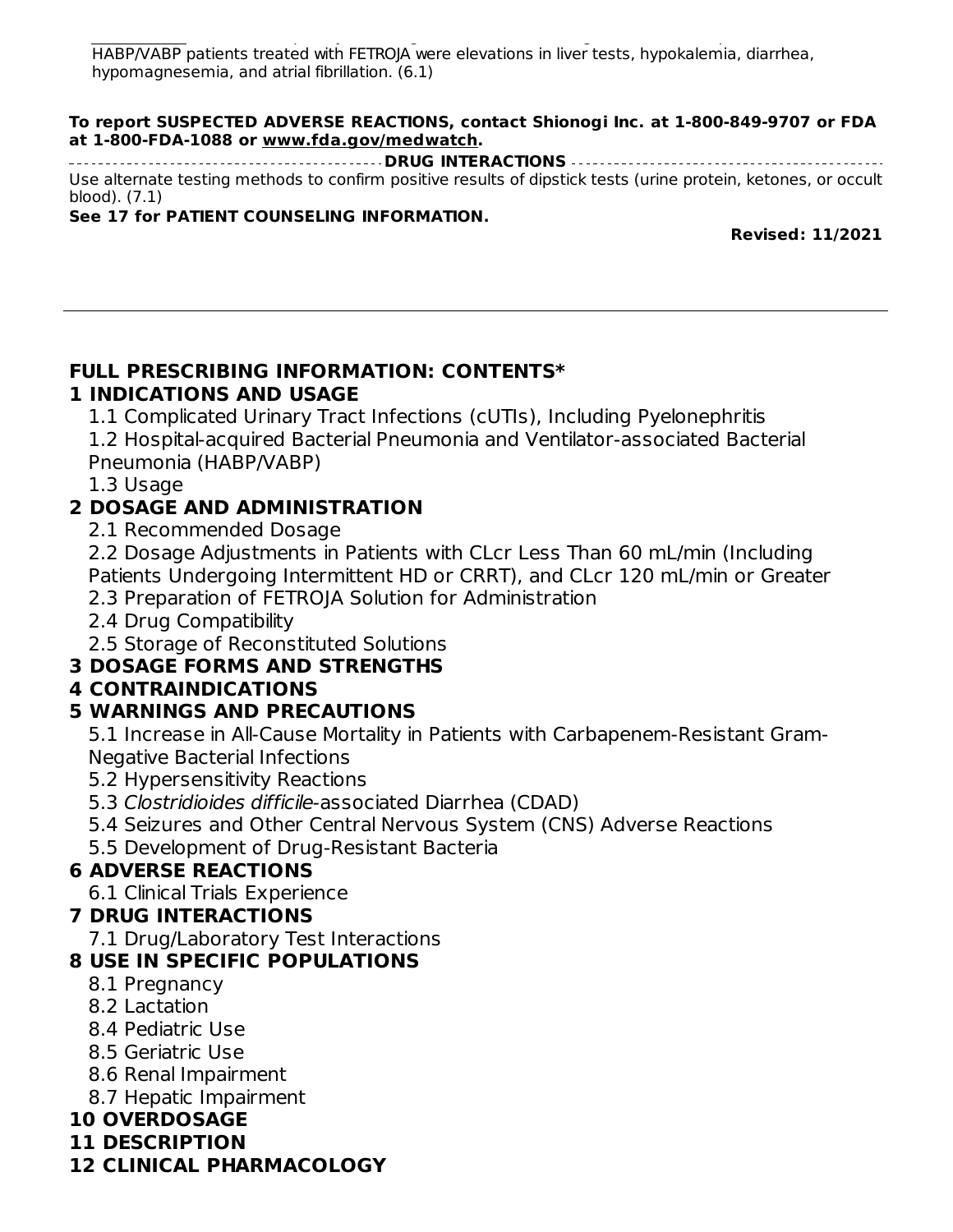- 12.1 Mechanism of Action
- 12.2 Pharmacodynamics
- 12.3 Pharmacokinetics

12.4 Microbiology

# **13 NONCLINICAL TOXICOLOGY**

13.1 Carcinogenesis, Mutagenesis, Impairment of Fertility

# **14 CLINICAL STUDIES**

14.1 Complicated Urinary Tract Infections, Including Pyelonephritis

14.2 Hospital-acquired Bacterial Pneumonia and Ventilator-associated Bacterial Pneumonia (HABP/VABP)

# **16 HOW SUPPLIED/STORAGE AND HANDLING**

16.1 How Supplied

16.2 Storage and Handling

# **17 PATIENT COUNSELING INFORMATION**

 $\ast$  Sections or subsections omitted from the full prescribing information are not listed.

# **FULL PRESCRIBING INFORMATION**

# **1 INDICATIONS AND USAGE**

# **1.1 Complicated Urinary Tract Infections (cUTIs), Including Pyelonephritis**

FETROJA $^{\circledR}$  is indicated in patients 18 years of age or older for the treatment of complicated urinary tract infections (cUTIs), including pyelonephritis caused by the following susceptible Gram-negative microorganisms: Escherichia coli, Klebsiella pneumoniae, Proteus mirabilis, Pseudomonas aeruginosa, and Enterobacter cloacae complex [see Clinical Studies (14.1)].

#### **1.2 Hospital-acquired Bacterial Pneumonia and Ventilator-associated Bacterial Pneumonia (HABP/VABP)**

FETROJA is indicated in patients 18 years of age or older for the treatment of hospitalacquired bacterial pneumonia and ventilator-associated bacterial pneumonia, caused by the following susceptible Gram-negative microorganisms: Acinetobacter baumannii complex, Escherichia coli, Enterobacter cloacae complex, Klebsiella pneumoniae, Pseudomonas aeruginosa, and Serratia marcescens [see Clinical Studies (14.2)].

# **1.3 Usage**

To reduce the development of drug-resistant bacteria and maintain the effectiveness of FETROJA and other antibacterial drugs, FETROJA should be used only to treat or prevent infections that are proven or strongly suspected to be caused by susceptible bacteria. When culture and susceptibility information are available, they should be considered in selecting or modifying antibacterial therapy. In the absence of such data, local epidemiology and susceptibility patterns may contribute to the empiric selection of therapy.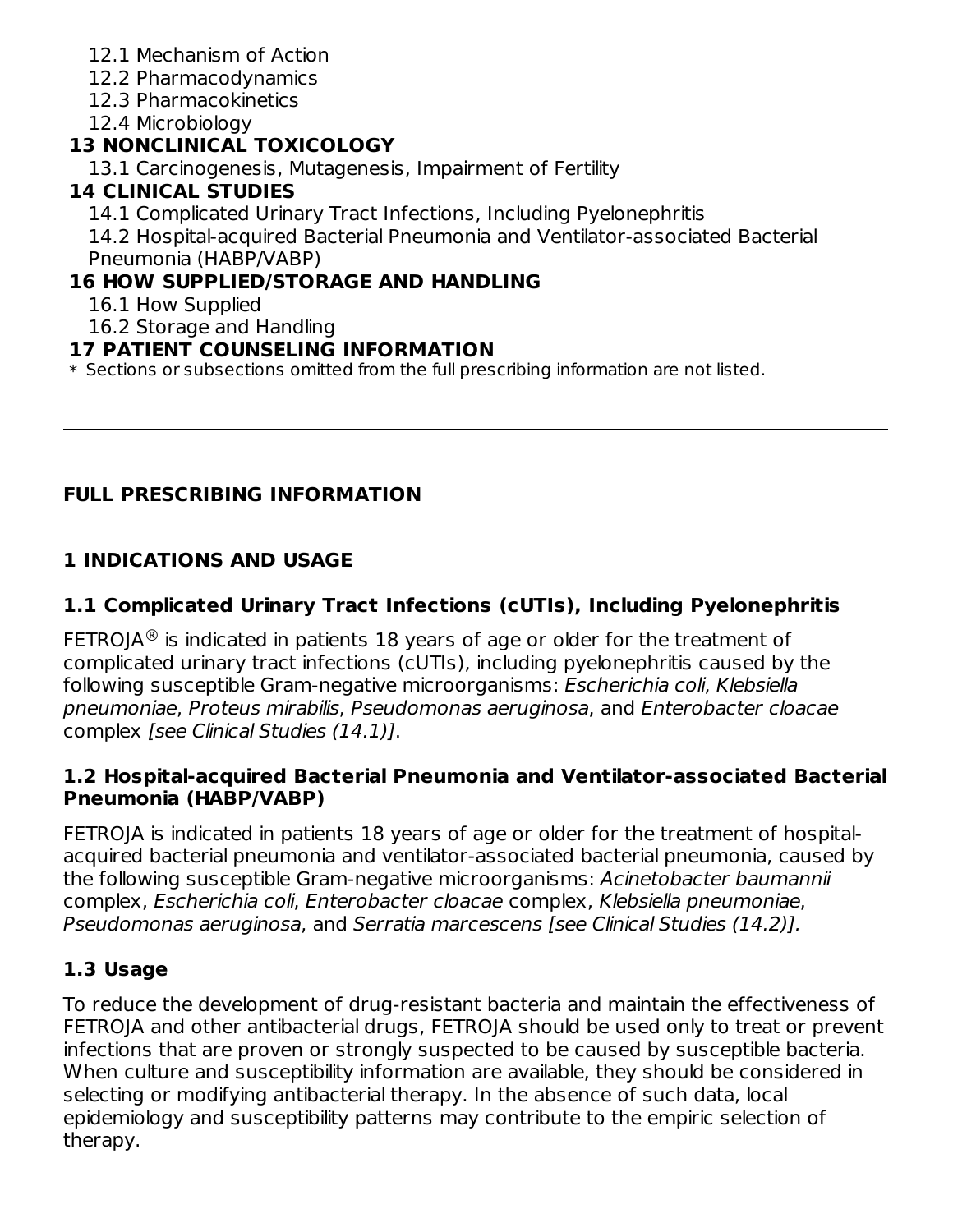## **2 DOSAGE AND ADMINISTRATION**

#### **2.1 Recommended Dosage**

The recommended dosage of FETROJA is 2 grams administered every 8 hours by intravenous (IV) infusion over 3 hours in adults with a creatinine clearance (CLcr) of 60 to 119 mL/min.

Dosage adjustment of FETROJA is recommended for patients with CLcr less than 60 mL/min, including patients receiving intermittent hemodialysis (HD) or continuous renal replacement therapy (CRRT), and for patients with CLcr 120 mL/min or greater [see Dosage and Administration (2.2)]. The recommended duration of treatment with FETROJA is 7 to 14 days. The duration of therapy should be guided by the patient's clinical status.

#### **2.2 Dosage Adjustments in Patients with CLcr Less Than 60 mL/min (Including Patients Undergoing Intermittent HD or CRRT), and CLcr 120 mL/min or Greater**

Dosage Adjustments in Patients with CLcr Less Than 60 mL/min Including Patients Receiving Intermittent HD

Dosage adjustment of FETROJA is recommended in patients with CLcr less than 60 mL/min (Table 1). For patients undergoing intermittent HD, start the dosing of FETROJA immediately after the completion of HD. For patients with fluctuating renal function, monitor CLcr and adjust dosage accordingly.

#### **Table 1 Recommended Dosage of FETROJA for Patients with CLcr Less Than 60 mL/min Including Patients Receiving Intermittent HD**

| <b>Estimated Creatinine Clearance</b><br>$ CLcr)^*$                       | <b>Dose</b> | <b>Frequency</b>                | <b>Infusion</b><br><b>Time</b> |
|---------------------------------------------------------------------------|-------------|---------------------------------|--------------------------------|
| CLcr 30 to 59 mL/min                                                      |             | 1.5 grams $\vert$ Every 8 hours | 3 hours                        |
| CLcr 15 to 29 mL/min                                                      |             | 1 gram $\vert$ Every 8 hours    | 3 hours                        |
| CLcr less than 15 mL/min, with or<br>without intermittent HD <sup>+</sup> |             | $ 0.75$ grams Every 12 hours    | 3 hours                        |

 $HD = hemodialysis.$ 

\* CLcr = creatinine clearance estimated by Cockcroft-Gault equation.

† Cefiderocol is removed by HD; administer FETROJA immediately after HD for patients receiving intermittent HD.

#### Dosage Adjustments in Patients Receiving CRRT

For patients receiving CRRT, including continuous venovenous hemofiltration (CVVH), continuous venovenous hemodialysis (CVVHD), and continuous venovenous hemodiafiltration (CVVHDF), the dosage of FETROJA should be based on the effluent flow rate in CRRT (see Table 2). These recommendations are intended to provide initial dosing in patients receiving CRRT. Dosing regimens may need to be tailored based on residual renal function and patient's clinical status [see Use in Specific Populations (8.6)].

# **Table 2 Recommended Dosage of FETROJA for Patients**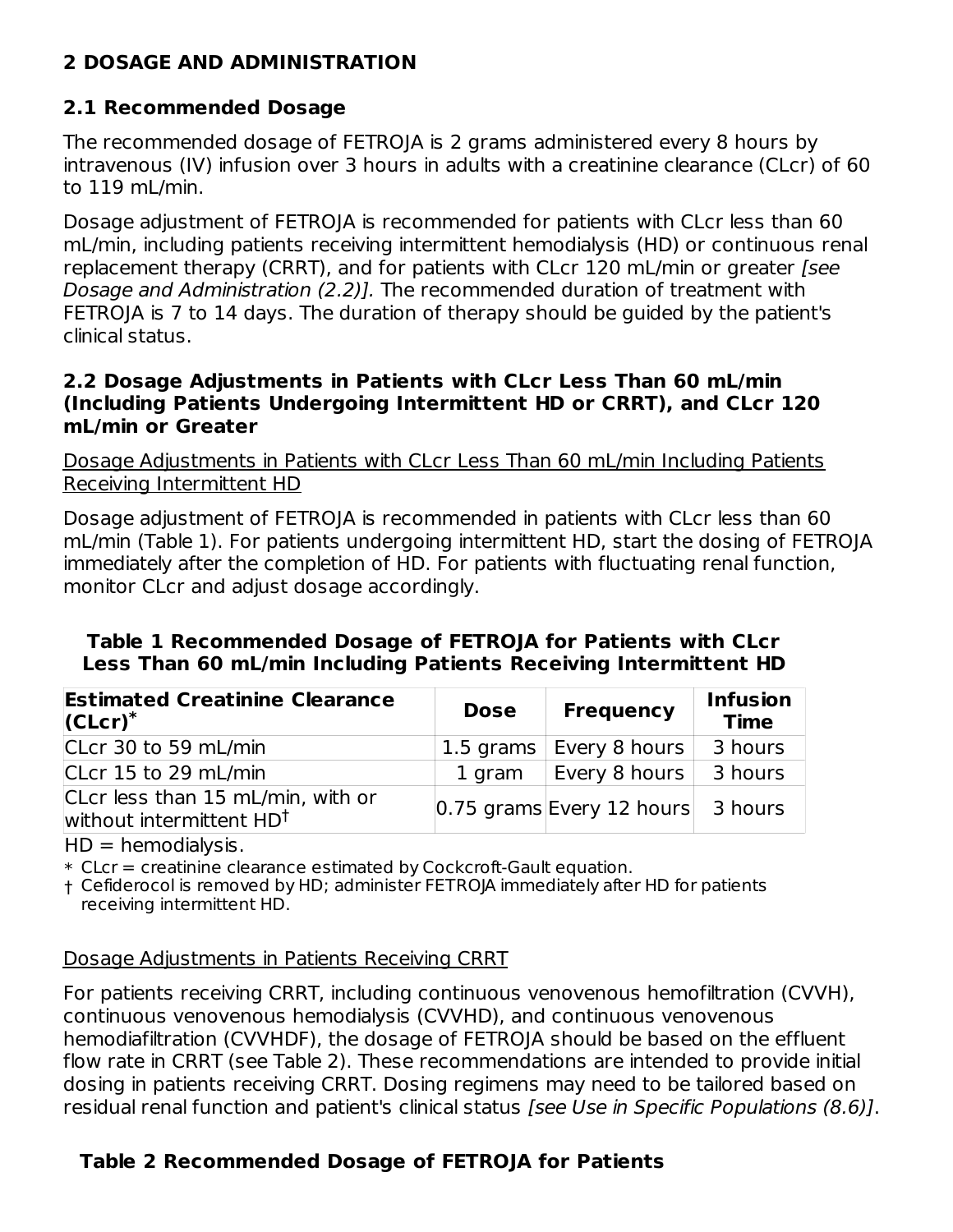#### **Receiving CRRT**

| <b>Effluent Flow Rate *</b>    | <b>Recommended Dosage of</b><br><b>FETROJA</b> |  |
|--------------------------------|------------------------------------------------|--|
| 2 L/hr or less                 | 1.5 grams every 12 hours                       |  |
| $2.1$ to 3 L/hr                | 2 grams every 12 hours                         |  |
| $3.1$ to 4 L/hr                | 1.5 grams every 8 hours                        |  |
| $ 4.1 \text{ L/hr}$ or greater | 2 grams every 8 hours                          |  |

CRRT = continuous renal replacement therapy.

\* Ultrafiltrate flow rate for CVVH, dialysis flow rate for CVVHD, ultrafiltrate flow rate plus dialysis flow rate for CVVHDF.

#### Dosage Adjustments in Patients with CLcr 120 mL/min or Greater

For patients with CLcr greater than or equal to 120 mL/min, FETROJA 2 grams administered every 6 hours by IV infusion over 3 hours is recommended [see Use in Specific Populations (8.6)].

## **2.3 Preparation of FETROJA Solution for Administration**

FETROJA is supplied as a sterile, lyophilized powder that must be reconstituted and subsequently diluted using aseptic technique prior to intravenous infusion.

#### Preparation of Doses

Reconstitute the powder for injection in the FETROJA vial with 10 mL of either 0.9% sodium chloride injection, USP or 5% dextrose injection, USP and gently shake to dissolve. Allow the vial(s) to stand until the foaming generated on the surface has disappeared (typically within 2 minutes). The reconstituted solution will have a final volume of approximately 11.2 mL and concentration of 0.089 gram/mL. The reconstituted solution is for intravenous infusion only after dilution in an appropriate infusion solution.

To prepare the required doses, withdraw the appropriate volume of reconstituted solution from the vial according to Table 3 below. Add the withdrawn volume to a 100 mL infusion bag containing 0.9% sodium chloride injection, USP or 5% dextrose injection, USP [see Dosage and Administration (2.4)].

Parenteral drug products should be inspected visually for particulate matter and discoloration prior to administration, whenever solution and container permit. FETROJA infusions are clear, colorless solutions. Discard any unused FETROJA solution in the vial (see Table 3).

| <b>FETROJA</b><br><b>Dose</b> | Number of 1-<br>gram FETROJA<br>Vials to be<br><b>Reconstituted</b> | <b>Volume to Withdraw</b><br>from Reconstituted<br>Vial(s) | <b>Total Volume of</b><br><b>FETROJA</b><br><b>Reconstituted</b><br><b>Solution for Further</b><br><b>Dilution into a 100</b><br>mL Infusion Bag |
|-------------------------------|---------------------------------------------------------------------|------------------------------------------------------------|--------------------------------------------------------------------------------------------------------------------------------------------------|
|                               | 2 viole                                                             | 11.2 mL (entire contents)                                  | $22.4 \text{ ml}$                                                                                                                                |

#### **Table 3 Preparation of FETROJA Doses**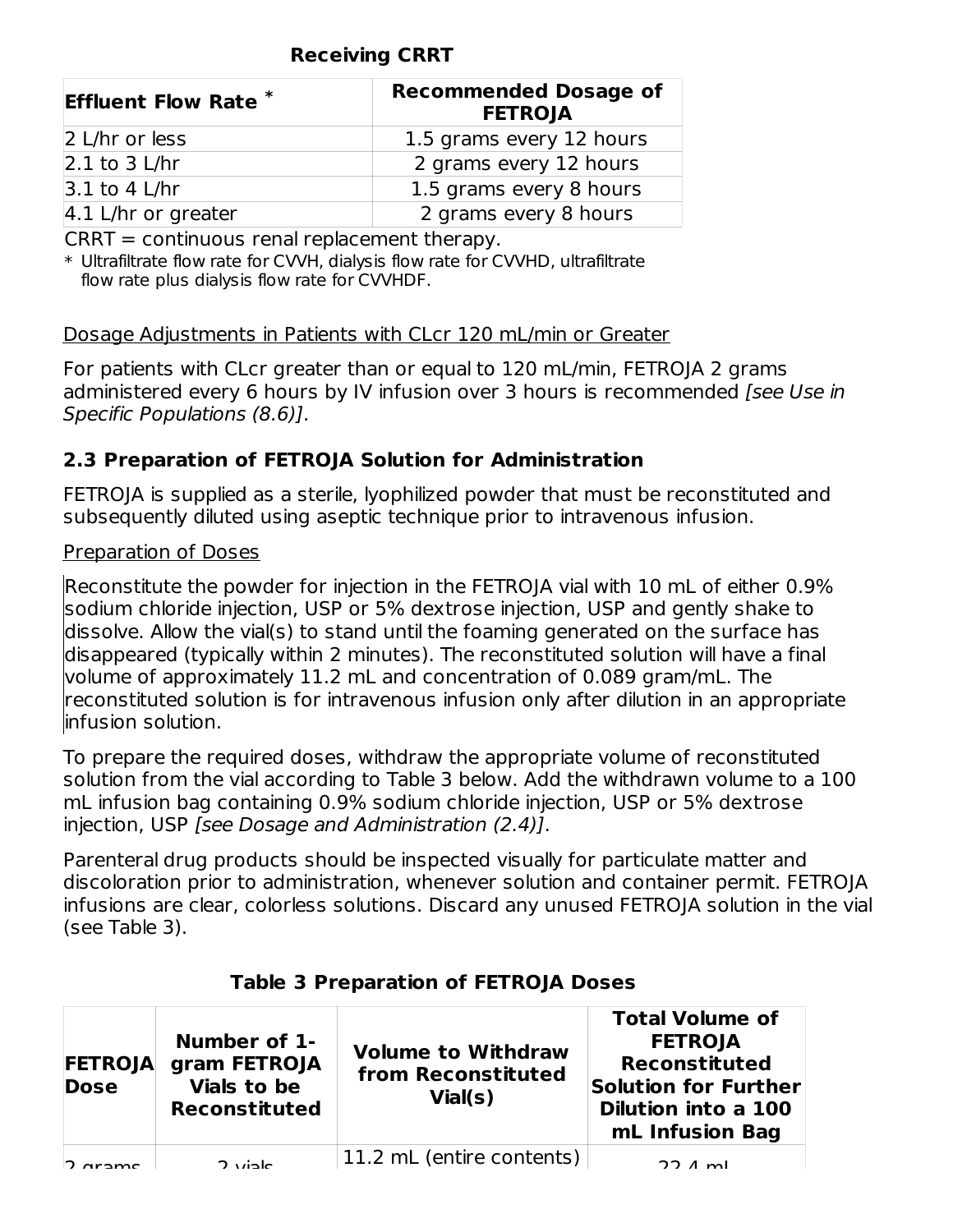| בוווס ופ      | <b>L VIGIS</b> | of each vial                                                              | $22.4$ IIIL |
|---------------|----------------|---------------------------------------------------------------------------|-------------|
| 1.5<br>grams  | 2 vials        | 11.2 mL (entire contents)<br>of first vial AND 5.6 mL<br>from second vial | $16.8$ mL   |
| $1$ gram      | 1 vial         | 11.2 mL (entire contents)                                                 | $11.2$ mL   |
| 0.75 <br>gram | 1 vial         | 8.4 mL                                                                    | 8.4 mL      |

# **2.4 Drug Compatibility**

FETROJA solution for administration is compatible with:

- 0.9% sodium chloride injection, USP
- 5% dextrose injection, USP

The compatibility of FETROJA solution for administration with solutions containing other drugs or other diluents has not been established.

#### **2.5 Storage of Reconstituted Solutions**

#### Reconstituted FETROJA

Upon reconstitution with the appropriate diluent, the reconstituted FETROJA solution in the vial should be immediately transferred and diluted into the infusion bag. Reconstituted FETROJA can be stored for up to 1 hour at room temperature in the vial. Discard any unused reconstituted solution.

#### Diluted FETROJA Infusion Solution

The diluted FETROJA infusion solution in the infusion bag is stable for up to 6 hours at room temperature.

The diluted FETROJA infusion solution in the infusion bag may also be refrigerated at 2°C to 8°C (36°F to 46°F) for up to 24 hours, protected from light; and then the infusion should be completed within 6 hours at room temperature.

#### **3 DOSAGE FORMS AND STRENGTHS**

FETROJA 1 gram for injection is supplied as a white to off-white, sterile, lyophilized powder for reconstitution in single-dose, clear glass vials; each vial contains 1 gram of cefiderocol.

#### **4 CONTRAINDICATIONS**

FETROJA is contraindicated in patients with a known history of severe hypersensitivity to cefiderocol or other beta-lactam antibacterial drugs, or any other component of FETROJA [see Warnings and Precautions (5.2) and Adverse Reactions (6.1)].

#### **5 WARNINGS AND PRECAUTIONS**

#### **5.1 Increase in All-Cause Mortality in Patients with Carbapenem-Resistant**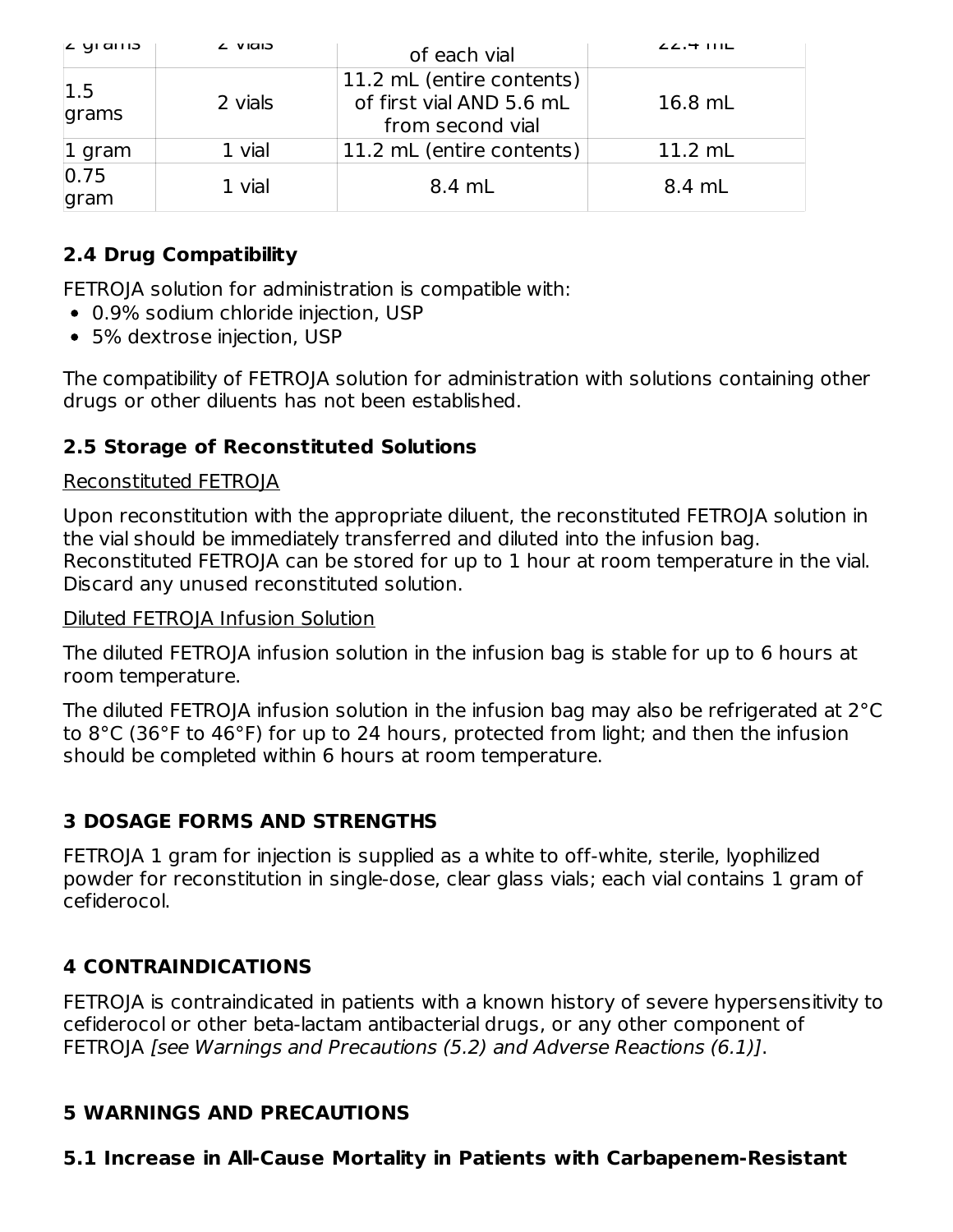#### **Gram-Negative Bacterial Infections**

An increase in all-cause mortality was observed in patients treated with FETROJA as compared to best available therapy (BAT) in a multinational, randomized, open-label trial in critically ill patients with carbapenem-resistant Gram-negative bacterial infections (NCT02714595). Patients with nosocomial pneumonia, bloodstream infections, sepsis, or cUTI were included in the trial. BAT regimens varied according to local practices and consisted of 1 to 3 antibacterial drugs with activity against Gram-negative bacteria. Most of the BAT regimens contained colistin.

The increase in all-cause mortality occurred in patients treated for nosocomial pneumonia, bloodstream infections, or sepsis. The 28-Day all-cause mortality was higher in patients treated with FETROJA than in patients treated with BAT [25/101 (24.8%) vs. 9/49 (18.4%), treatment difference 6.4%, 95% CI (-8.6, 19.2)]. All-cause mortality remained higher in patients treated with FETROJA than in patients treated with BAT through Day 49 [34/101 (33.7%) vs. 10/49 (20.4%), treatment difference 13.3%, 95% CI (-2.5, 26.9)]. Generally, deaths were in patients with infections caused by Gramnegative organisms, including non-fermenters such as Acinetobacter baumannii complex, Stenotrophomonas maltophilia, and Pseudomonas aeruginosa, and were the result of worsening or complications of infection, or underlying comorbidities. The cause of the increase in mortality has not been established.

Closely monitor the clinical response to therapy in patients with cUTI and HABP/VABP.

# **5.2 Hypersensitivity Reactions**

Serious and occasionally fatal hypersensitivity (anaphylactic) reactions and serious skin reactions have been reported in patients receiving beta-lactam antibacterial drugs. Hypersensitivity was observed in FETROJA-treated patients in clinical trials [see Adverse Reactions (6.1)]. These reactions are more likely to occur in individuals with a history of beta-lactam hypersensitivity and/or a history of sensitivity to multiple allergens. There have been reports of individuals with a history of penicillin hypersensitivity who have experienced severe reactions when treated with cephalosporins.

Before therapy with FETROJA is instituted, inquire about previous hypersensitivity reactions to cephalosporins, penicillins, or other beta-lactam antibacterial drugs. Discontinue FETROJA if an allergic reaction occurs.

# **5.3 Clostridioides difficile-associated Diarrhea (CDAD)**

Clostridioides difficile-associated diarrhea (CDAD) has been reported for nearly all systemic antibacterial agents, including FETROJA. CDAD may range in severity from mild diarrhea to fatal colitis. Treatment with antibacterial agents alters the normal flora of the colon and may permit overgrowth of C. difficile.

C. difficile produces toxins A and B, which contribute to the development of CDAD. Hypertoxin-producing strains of C. difficile cause increased morbidity and mortality, as these infections can be refractory to antimicrobial therapy and may require colectomy. CDAD must be considered in all patients who present with diarrhea following antibacterial use. Careful medical history is necessary because CDAD has been reported to occur more than 2 months after the administration of antibacterial agents.

If CDAD is suspected or confirmed, antibacterial drugs not directed against C. difficile may need to be discontinued. Manage fluid and electrolyte levels as appropriate,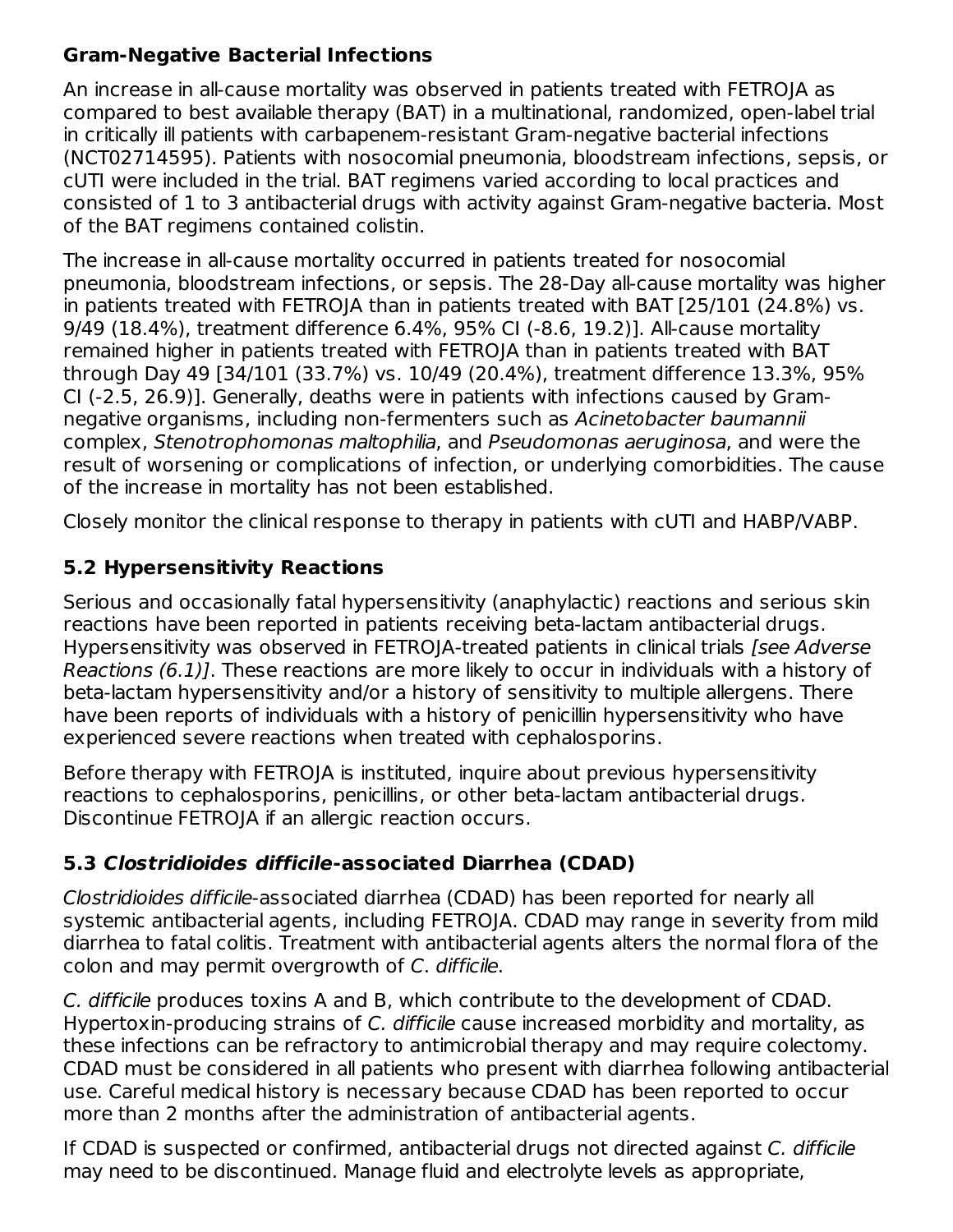supplement protein intake, monitor antibacterial treatment of C. difficile, and institute surgical evaluation as clinically indicated.

## **5.4 Seizures and Other Central Nervous System (CNS) Adverse Reactions**

Cephalosporins, including FETROJA, have been implicated in triggering seizures [see Adverse Reactions (6.1)]. Nonconvulsive status epilepticus (NCSE), encephalopathy, coma, asterixis, neuromuscular excitability, and myoclonia have been reported with cephalosporins particularly in patients with a history of epilepsy and/or when recommended dosages of cephalosporins were exceeded due to renal impairment. Adjust FETROJA dosing based on creatinine clearance *[see Dosage and Administration* (2.2)]. Anticonvulsant therapy should be continued in patients with known seizure disorders. If CNS adverse reactions including seizures occur, patients should undergo a neurological evaluation to determine whether FETROJA should be discontinued.

## **5.5 Development of Drug-Resistant Bacteria**

Prescribing FETROJA in the absence of a proven or strongly suspected bacterial infection or a prophylactic indication is unlikely to provide benefit to the patient and increases the risk of the development of drug-resistant bacteria [see Indications and Usage (1.3)].

# **6 ADVERSE REACTIONS**

The following serious adverse reactions are described in greater detail in the Warnings and Precautions section:

- Increase in All-Cause Mortality in Patients with Carbapenem-Resistant Gram-Negative Bacterial Infections [see Warnings and Precautions (5.1)]
- Hypersensitivity Reactions [see Warnings and Precautions (5.2)]
- Clostridioides difficile-associated Diarrhea (CDAD) [see Warnings and Precautions  $(5.3)$ ]
- Seizures and Other Central Nervous System Adverse Reactions [see Warnings and Precautions (5.4)]

# **6.1 Clinical Trials Experience**

Because clinical trials are conducted under widely varying conditions, adverse reaction rates observed in the clinical trials of a drug cannot be directly compared to rates in the clinical trials of another drug and may not reflect the rates observed in practice.

# **Complicated Urinary Tract Infections (cUTIs), Including Pyelonephritis**

FETROJA was evaluated in an active-controlled, randomized clinical trial in patients with cUTI, including pyelonephritis (Trial 1). In this trial, 300 patients received FETROJA 2 grams every 8 hours infused over 1 hour (or a renally-adjusted dose), and 148 patients were treated with imipenem/cilastatin 1gram/1gram every 8 hours infused over 1 hour (or a renally-adjusted dose). The median age of treated patients across treatment arms was 65 years (range 18 to 93 years), with approximately 53% of patients aged greater than or equal to 65. Approximately 96% of patients were White, most were from Europe, and 55% were female. Patients across treatment arms received treatment for a median duration of 9 days.

#### Serious Adverse Reactions and Adverse Reactions Leading to Discontinuation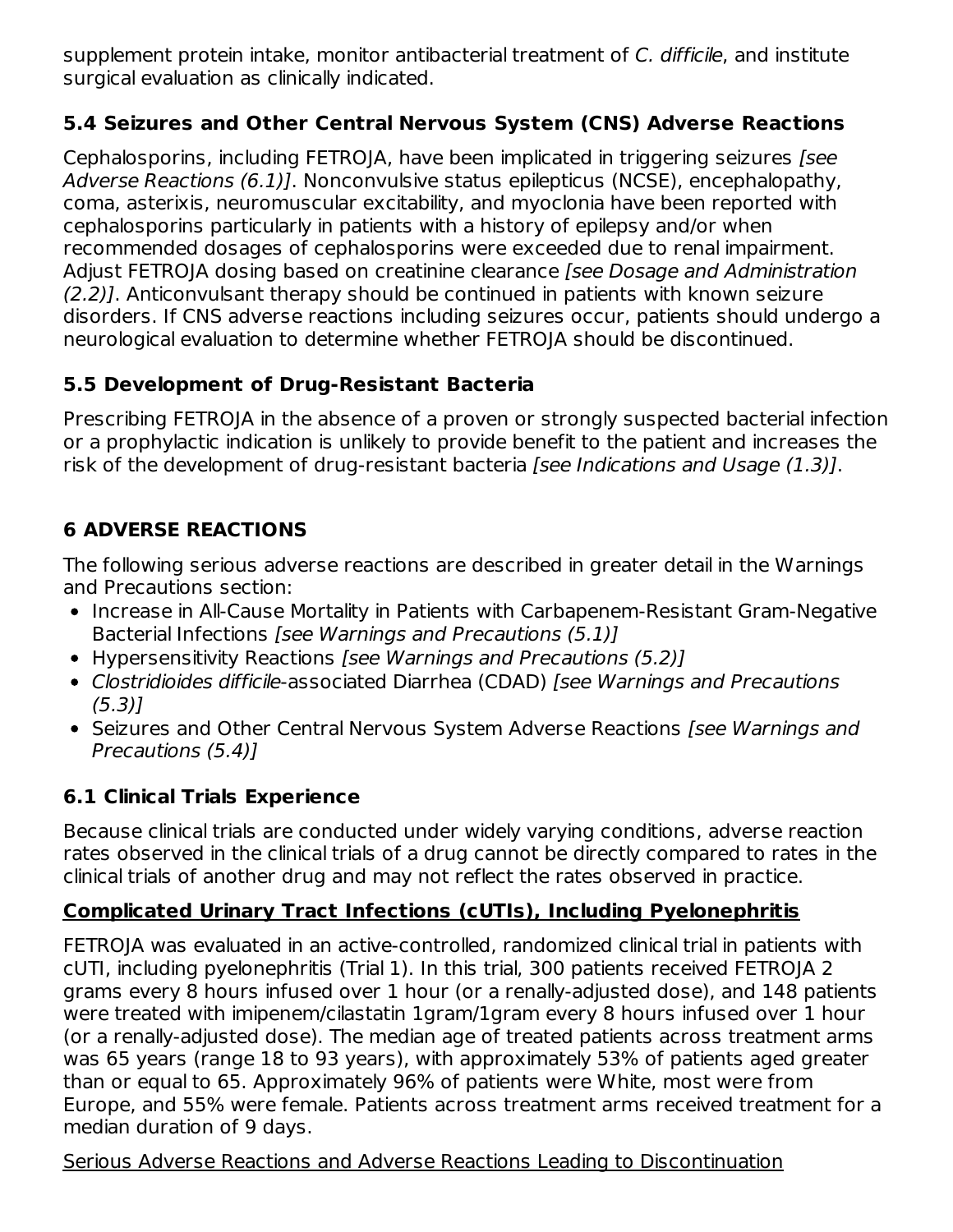In Trial 1, a total of 14/300 (4.7%) cUTI patients treated with FETROJA and 12/148 (8.1%) of cUTI patients treated with imipenem/cilastatin experienced serious adverse reactions. One death (0.3%) occurred in 300 patients treated with FETROJA as compared to none treated with imipenem/cilastatin. Discontinuation of treatment due to any adverse reaction occurred in 5/300 (1.7%) of patients treated with FETROJA and 3/148 (2.0%) of patients treated with imipenem/cilastatin. Specific adverse reactions leading to treatment discontinuation in patients who received FETROJA included diarrhea (0.3%), drug hypersensitivity (0.3%), and increased hepatic enzymes (0.3%).

#### Common Adverse Reactions

Table 4 lists the most common selected adverse reactions occurring in  $\geq 2\%$  of cUTI patients receiving FETROJA in Trial 1.

| <b>Adverse Reaction</b>              | <b>FETROJA*</b><br>$(N = 300)$ | Imipenem/Cilastatin <sup>t</sup><br>$(N = 148)$ |
|--------------------------------------|--------------------------------|-------------------------------------------------|
| Diarrhea                             | 4%                             | 6%                                              |
| Infusion site reactions <sup>‡</sup> | 4%                             | 5%                                              |
| Constipation                         | 3%                             | 4%                                              |
| Rash <sup>§</sup>                    | 3%                             | $< 1\%$                                         |
| Candidiasis <sup>1</sup>             | 2%                             | 3%                                              |
| Cough                                | 2%                             | $< 1\%$                                         |
| Elevations in liver tests $#$        | 2%                             | $< 1\%$                                         |
| Headache                             | 2%                             | 5%                                              |
| Hypokalemia <sup>b</sup>             | 2%                             | 3%                                              |
| Nausea                               | 2%                             | 4%                                              |
| Vomiting                             | 2%                             | 1%                                              |

#### **Table 4 Selected Adverse Reactions Occurring in ≥ 2% of cUTI Patients Receiving FETROJA in Trial 1**

 $cUTI =$  complicated urinary tract infection.

\* 2 grams IV over 1 hour every 8 hours (with dosing adjustment based on renal function).

- † 1 gram IV over 1 hour every 8 hours (with dosing adjustment based on renal function and body weight).
- ‡ Infusion site reactions include infusion site erythema, inflammation, pain, pruritis, injection site pain, and phlebitis.
- § Rash includes rash macular, rash maculopapular, erythema, skin irritation.
- ¶ Candidiasis includes oral or vulvovaginal candidiasis, candiduria.
- # Elevations in liver tests include alanine aminotransferase, aspartate aminotransferase, gamma-glutamyl transferase, blood alkaline phosphatase, hepatic enzyme increased.
- Þ Hypokalemia includes blood potassium decreased.

#### Other Adverse Reactions of FETROJA in the cUTI Patients (Trial 1)

The following selected adverse reactions were reported in FETROJA-treated cUTI patients at a rate of less than 2% in Trial 1:

Blood and lymphatic disorders: thrombocytosis

Cardiac disorders: congestive heart failure, bradycardia, atrial fibrillation

Gastrointestinal disorders: abdominal pain, dry mouth, stomatitis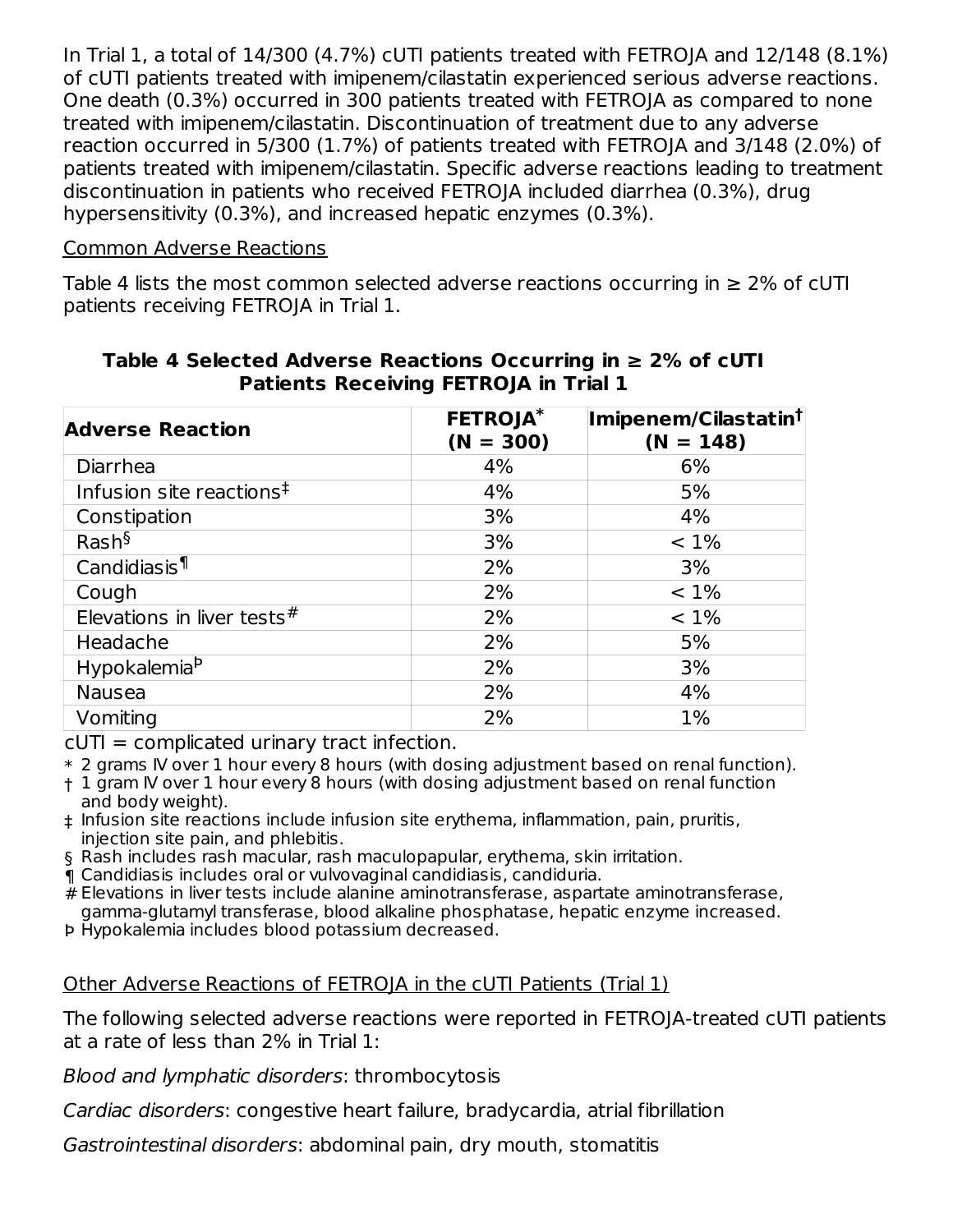General system disorders: pyrexia, peripheral edema

Hepatobiliary disorders: cholelithiasis, cholecystitis, gallbladder pain

Immune system disorders: drug hypersensitivity

Infections and infestations: C. difficile infection

Laboratory investigations: prolonged prothrombin time (PT) and prothrombin time international normalized ratio (PT-INR), red blood cells urine positive, creatine phosphokinase increase

Metabolism and nutrition disorders: decreased appetite, hypocalcemia, fluid overload

Nervous system disorders: dysgeusia, seizure

Respiratory, thoracic, and mediastinal disorders: dyspnea, pleural effusion

Skin and subcutaneous tissue disorders: pruritis

Psychiatric disorders: insomnia, restlessness

#### **Hospital-acquired Bacterial Pneumonia and Ventilator-associated Bacterial Pneumonia (HABP/VABP)**

FETROJA was evaluated in an active-controlled clinical trial in patients with HABP/VABP (Trial 2). In this trial, 148 patients received FETROJA 2 grams every 8 hours infused over 3 hours, and 150 patients received meropenem 2 grams every 8 hours infused over 3 hours. Doses of study treatments were adjusted based on renal function. The median age was 67 years, approximately 59% of patients were 65 years of age and older, 69% were male, and 68% were White. Overall, approximately 60% were ventilated at randomization, including 41% with VABP and 14% with ventilated HABP. The mean Acute Physiology And Chronic Health Evaluation (APACHE II) score was 16. All patients received empiric treatment for Gram-positive organisms with linezolid for at least 5 days.

#### Serious Adverse Reactions and Adverse Reactions Leading to Discontinuation

In Trial 2, serious adverse reactions occurred in 54/148 (36.5%) HABP/VABP patients treated with FETROJA and 45/150 (30%) of HABP/VABP patients treated with meropenem. Adverse reactions leading to death were reported in 39/148 (26.4%) patients treated with FETROJA and 35/150 (23.3%) patients treated with meropenem. Adverse reactions leading to discontinuation of treatment occurred in 12/148 (8.1%) of patients treated with FETROJA and 14/150 (9.3%) of patients treated with meropenem. The most common adverse reactions leading to discontinuation in both treatment groups were elevated liver tests.

#### Common Adverse Reactions

Table 5 lists the most common selected adverse reactions occurring in  $\geq 4\%$  of patients receiving FETROJA in the HABP/VABP trial.

#### **Table 5 Selected Adverse Reactions Occurring in ≥ 4% of HABP/VABP Patients Receiving FETROJA in Trial 2**

| <b>Adverse Reaction</b>                                    | <b>FETROJA*</b><br>$N = 148$ | Meropenem <sup>t</sup><br>$N = 150$ |
|------------------------------------------------------------|------------------------------|-------------------------------------|
| Elevations in liver tests <sup><math>\ddagger</math></sup> | 16%                          | 16%                                 |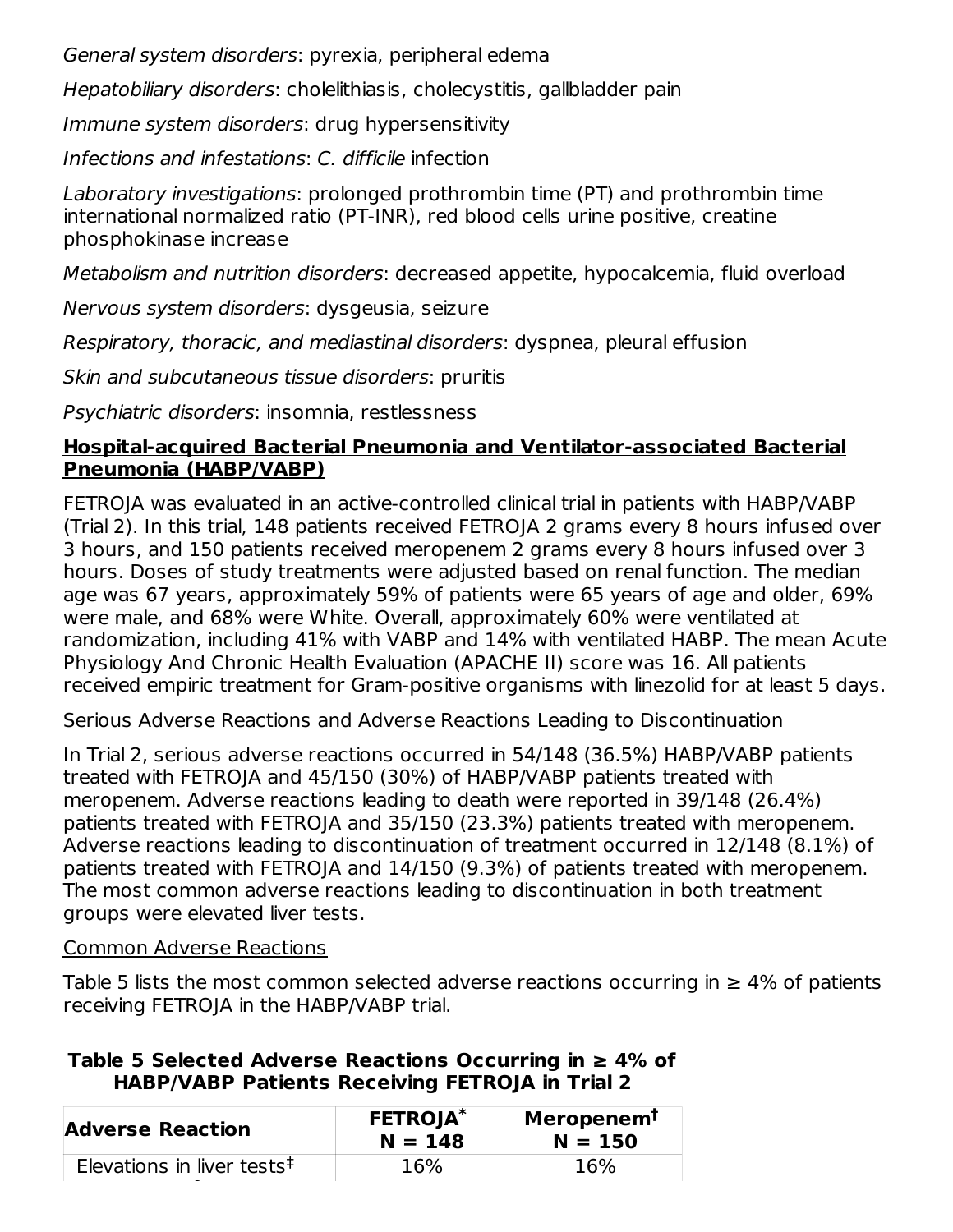| Hypokalemia <sup>§</sup> | 11% | 15%     |
|--------------------------|-----|---------|
| Diarrhea                 | 9%  | 9%      |
| Hypomagnesemia           | 5%  | $< 1\%$ |
| Atrial fibrillation      | 5%  | 3%      |

HABP/VABP = hospital-acquired bacterial pneumonia/ventilatorassociated bacterial pneumonia.

- \* 2 grams IV over 3 hours every 8 hours (with dosing adjustment based on renal function).
- † 2 grams IV over 3 hours every 8 hours (with dosing adjustment based on renal function).
- ‡ Elevations in liver tests include the following terms: aspartate aminotransferase increased, alanine aminotransferase increased, gamma-glutamyl transferase increased, liver function test increased, liver function test abnormal, hepatic enzyme increased, transaminases increased, hypertransaminesemia.
- § Hypokalemia includes blood potassium decreased.

## Other Adverse Reactions of FETROJA in HABP/VABP Patients in Trial 2

The following selected adverse reactions were reported in FETROJA-treated HABP/VABP patients at a rate of less than 4% in Trial 2:

Blood and lymphatic disorders: thrombocytopenia, thrombocytosis

Cardiac disorders: myocardial infarction, atrial flutter

Gastrointestinal disorders: nausea, vomiting, abdominal pain

Hepatobiliary disorders: cholecystitis, cholestasis

Infections and infestations: C. difficile infection, oral candidiasis

Laboratory investigations: prolonged prothrombin time (PT) and prothrombin time international normalized ratio (PT-INR), activated partial thromboplastin time (aPTT)

Metabolism and nutrition disorders: hypocalcemia, hyperkalemia

Nervous system disorders: seizure

Renal and genitourinary disorders: acute interstitial nephritis

Respiratory, thoracic, and mediastinal disorders: cough

Skin and subcutaneous tissue disorders: rash including rash erythematous

# **7 DRUG INTERACTIONS**

# **7.1 Drug/Laboratory Test Interactions**

Cefiderocol may result in false-positive results in dipstick tests (urine protein, ketones, or occult blood). Use alternate clinical laboratory methods of testing to confirm positive tests.

# **8 USE IN SPECIFIC POPULATIONS**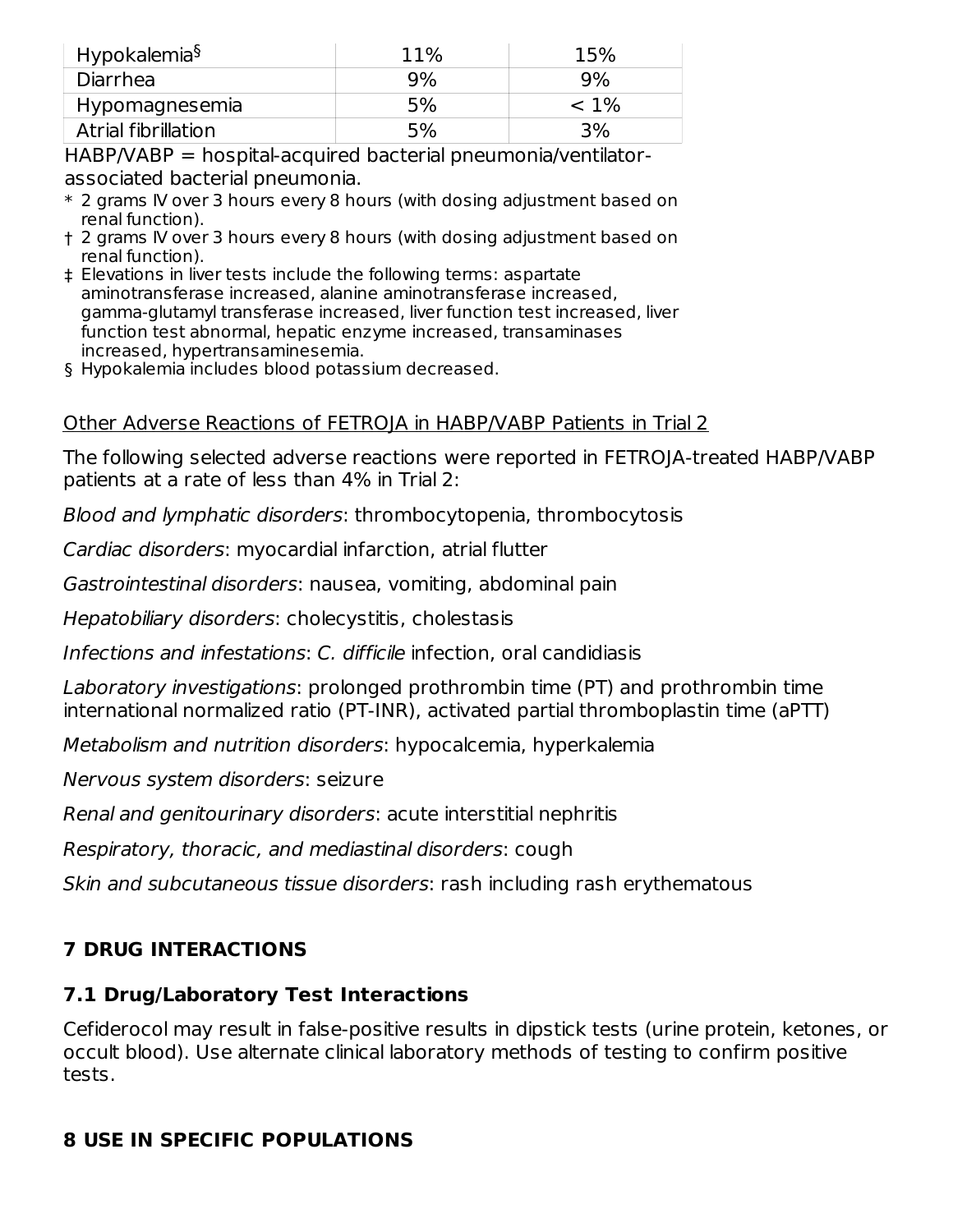## **8.1 Pregnancy**

#### Risk Summary

There are no available data on FETROJA use in pregnant women to evaluate for a drugassociated risk of major birth defects, miscarriage, or adverse maternal or fetal outcomes.

Available data from published prospective cohort studies, case series, and case reports over several decades with cephalosporin use in pregnant women have not established drug-associated risks of major birth defects, miscarriage, or adverse maternal or fetal outcomes (see Data).

Developmental toxicity studies with cefiderocol administered during organogenesis to rats and mice showed no evidence of embryo-fetal toxicity, including drug-induced fetal malformations, at doses providing exposure levels 0.9 times (rats) or 1.3 times (mice) higher than the average observed in patients receiving the maximum recommended daily dose.

The estimated background risk of major birth defects and miscarriage for the indicated population is unknown. All pregnancies have a background risk of birth defect, loss, or other adverse outcomes. In the U.S. general population, the estimated background risk of major birth defects and miscarriage in clinically recognized pregnancies is 2% to 4% and 15% to 20%, respectively.

#### Data

#### Human Data

While available studies cannot definitively establish the absence of risk, published data from prospective cohort studies, case series, and case reports over several decades have not identified an association with cephalosporin use during pregnancy and major birth defects, miscarriage, or other adverse maternal or fetal outcomes. Available studies have methodologic limitations, including small sample size, retrospective data collection, and inconsistent comparator groups.

#### Animal Data

Developmental toxicity was not observed in rats at intravenous doses of up to 1000 mg/kg/day or mice at subcutaneous doses of up to 2000 mg/kg/day given during the period of organogenesis (gestation days 6-17 in rats and 6-15 in mice). No treatmentrelated malformations or reductions in fetal viability were observed. Mean plasma exposure (AUC) at these doses was approximately 0.9 times (rats) and 1.3 times (mice) the daily mean plasma exposure in patients that received 2 grams of cefiderocol infused intravenously every 8 hours.

In a pre- and postnatal development study, cefiderocol was administered intravenously at doses up to 1000 mg/kg/day to rats from Day 6 of pregnancy until weaning. No adverse effects on parturition, maternal function, or pre- and postnatal development and viability of the pups were observed.

In pregnant rats, cefiderocol-derived radioactivity was shown to cross the placenta, but the amount detected in fetuses was a small percentage  $(< 0.5\%)$  of the dose.

# **8.2 Lactation**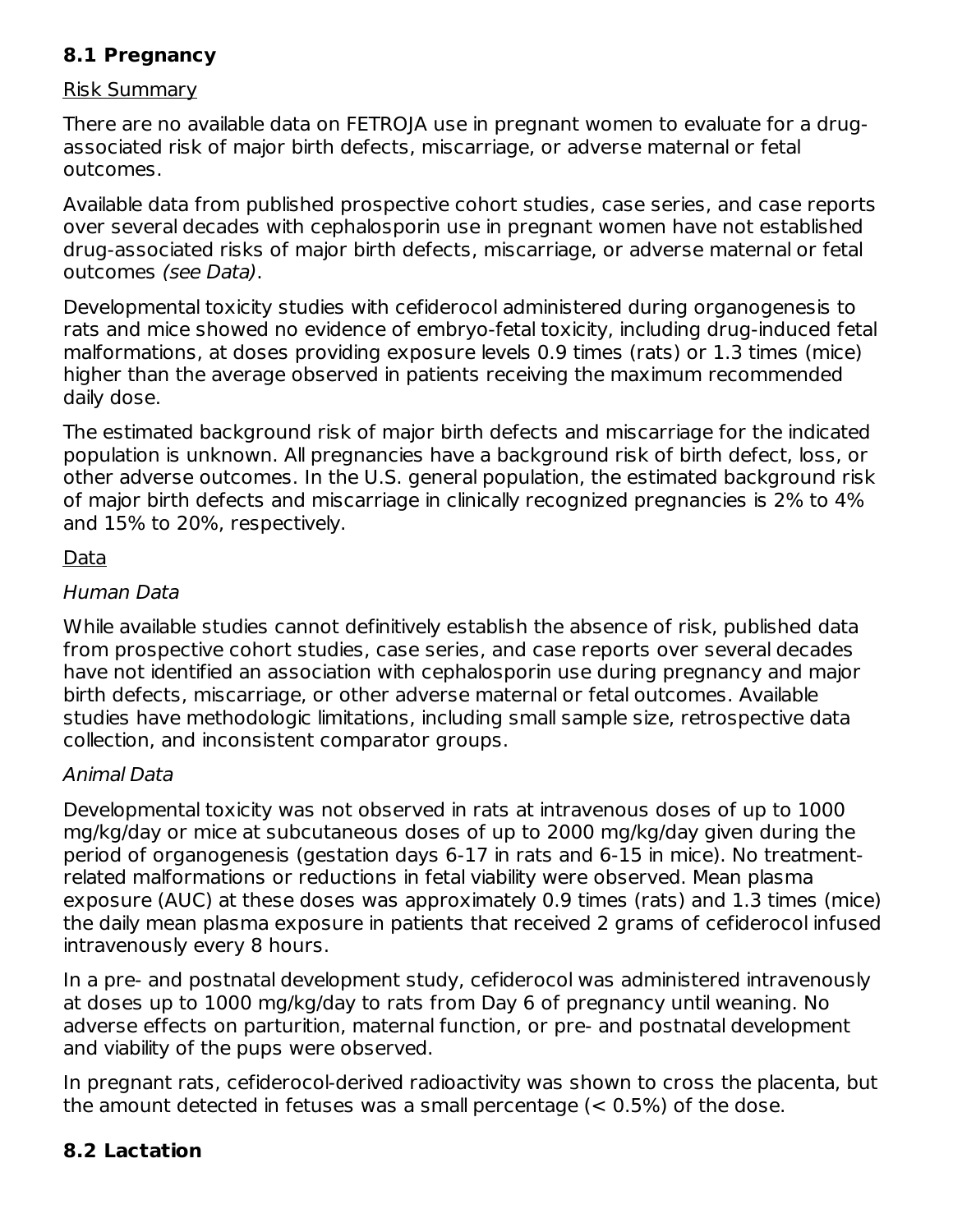#### Risk Summary

It is not known whether cefiderocol is excreted into human milk; however, cefiderocolderived radioactivity was detected in the milk of lactating rats that received the drug intravenously. When a drug is present in animal milk, it is likely that the drug will be present in human milk. No information is available on the effects of FETROJA on the breastfed infant or on milk production.

The developmental and health benefits of breastfeeding should be considered along with the mother's clinical need for FETROJA and any potential adverse effects on the breastfed child from FETROJA or from the underlying maternal condition.

#### Data

Cefiderocol-derived radioactivity was detected in milk following intravenous administration to lactating rats. The peak level in rat milk was approximately 6% of the peak plasma level.

## **8.4 Pediatric Use**

Safety and effectiveness of FETROJA in pediatric patients younger than 18 years of age have not been established.

## **8.5 Geriatric Use**

#### cUTI

Of the 300 patients treated with FETROJA in the cUTI trial, 158 (52.7%) were 65 years of age and older, and 67 (22.3%) were 75 years of age and older. No overall differences in safety or efficacy were observed between these patients and younger patients.

#### HABP/VABP

Of the 148 patients treated with FETROJA in the HABP/VABP trial, 83 (56.1%) were 65 years of age and older, and 40 (27%) were 75 years of age and older.

The incidence of adverse reactions in patients treated with FETROJA was similar in patients under 65 years of age as compared to older patients (65 years of age and older and 75 years of age and older). The incidence of adverse reactions in older patients (65 years of age and older and 75 years of age and older) was also similar between treatment groups.

Clinical cure rates at the Test-of-Cure visit (TOC) in FETROJA-treated adult patients younger than 65 years of age, 65 years of age to younger than 75 years of age, and 75 years of age and older were 60%, 77.5%, and 60%, respectively. In comparison, the clinical cure rates at the TOC visit in the meropenem-treated patients for each of these subgroups were 65.5%, 64.4%, and 70.5%, respectively. The observed all-cause mortality rates at Day 14 in the FETROJA-treated patients for each of these subgroups were 12.3%, 7.5%, and 17.5%, respectively. In comparison, in the meropenem-treated patients for each of these subgroups, they were 10.3%, 17.8%, and 9.1%, respectively.

#### cUTI and HABP/VABP

FETROJA is known to be substantially excreted by the kidney, and the risk of adverse reactions to this drug may be greater in patients with impaired renal function. Because elderly patients are more likely to have decreased renal function, care should be taken in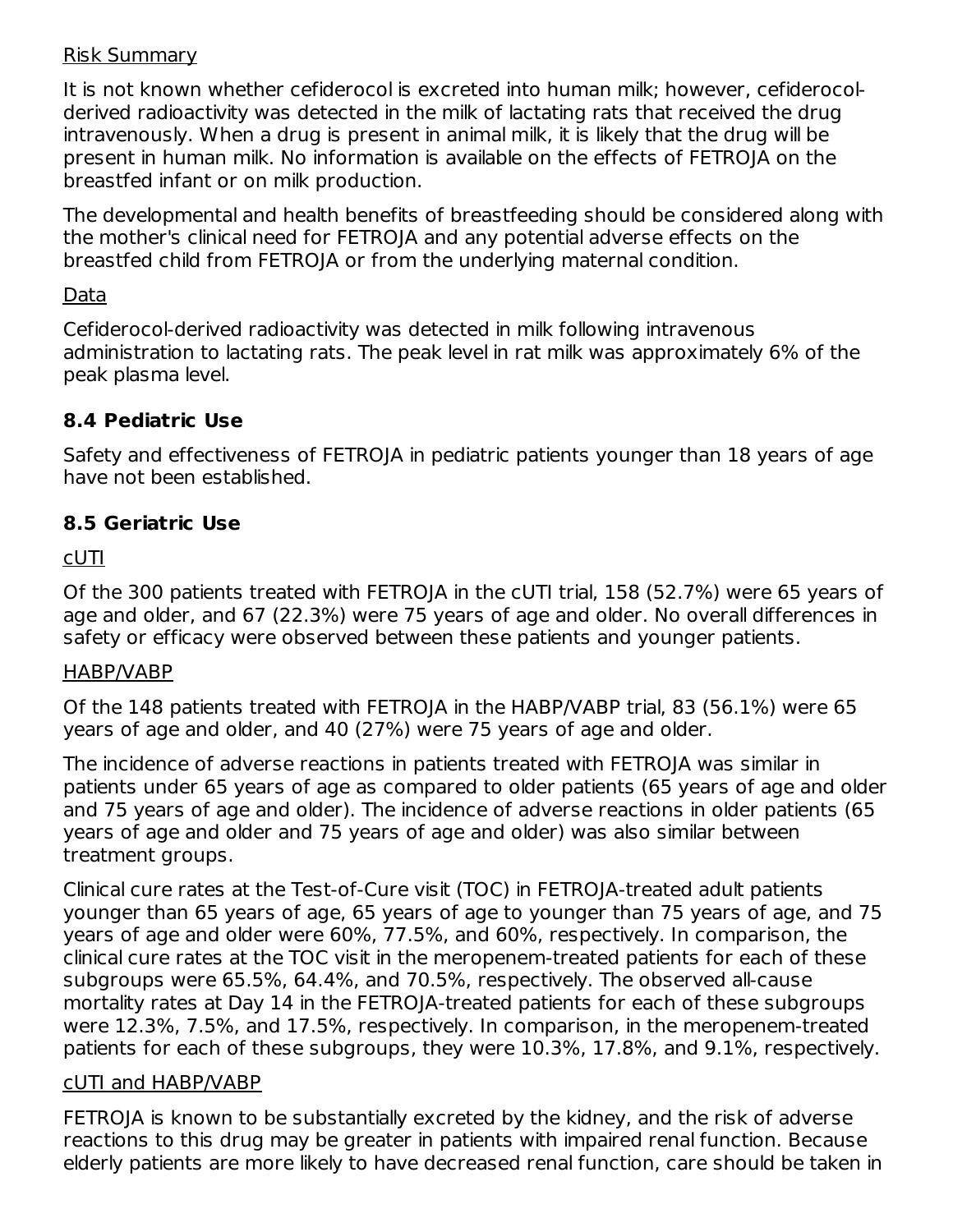dose selection, and it may be useful to monitor renal function. No dosage adjustment is required based on age. Dosage adjustment for elderly patients should be based on renal function [see Dosage and Administration (2.2), Use in Specific Populations (8.6), and Clinical Pharmacology (12.3)].

# **8.6 Renal Impairment**

## Patients with CLcr 60 to 89 mL/min

No dosage adjustment of FETROJA is recommended in patients with CLcr 60 to 89 mL/min.

### Patients with CLcr Less Than 60 mL/min Including Patients Receiving Intermittent HD

Dose adjustment is required in patients with CLcr less than 60 mL/min, and in patients who are receiving HD. In patients requiring HD, complete HD at the latest possible time before the start of cefiderocol dosing [see Dosage and Administration (2.2) and Clinical Pharmacology (12.3)]. Monitor renal function regularly and adjust the dosage of FETROJA accordingly as renal function may change during the course of therapy.

## Patients Receiving CRRT

A total of 16 patients treated with FETROJA received CRRT in clinical trials. Dosage adjustment of FETROJA is required in patients receiving CRRT including CVVH, CVVHD, and CVVHDF. Dosage of FETROJA should be based on the effluent flow rate in patients receiving CRRT [see Dosage and Administration (2.2) and Clinical Pharmacology (12.3)]. While on CRRT, a patient's residual renal function may change. Improvements or reductions in residual renal function may warrant a change in FETROJA dosage.

#### Patients with CLcr 120 mL/min or Greater

CLcr 120 mL/min or greater may be seen in seriously ill patients, who are receiving intravenous fluid resuscitation. Dosage adjustment of FETROJA is required in patients with CLcr 120 mL/min or greater [see Dosage and Administration (2.2) and Clinical Pharmacology (12.3)]. Monitor renal function regularly and adjust the dosage of FETROJA accordingly as renal function may change during the course of therapy.

# **8.7 Hepatic Impairment**

The effects of hepatic impairment on the pharmacokinetics of cefiderocol have not been evaluated. Hepatic impairment is not expected to alter the elimination of cefiderocol as hepatic metabolism/excretion represents a minor pathway of elimination for cefiderocol. Dosage adjustments are not necessary in patients with impaired hepatic function.

# **10 OVERDOSAGE**

There is no information on clinical signs and symptoms associated with an overdose of FETROJA. Patients who receive doses greater than the recommended dose regimen and have unexpected adverse reactions possibly associated with FETROJA should be carefully observed and given supportive treatment, and discontinuation or interruption of treatment should be considered.

Approximately 60% of cefiderocol is removed by a 3- to 4-hour hemodialysis session [see Clinical Pharmacology (12.3)].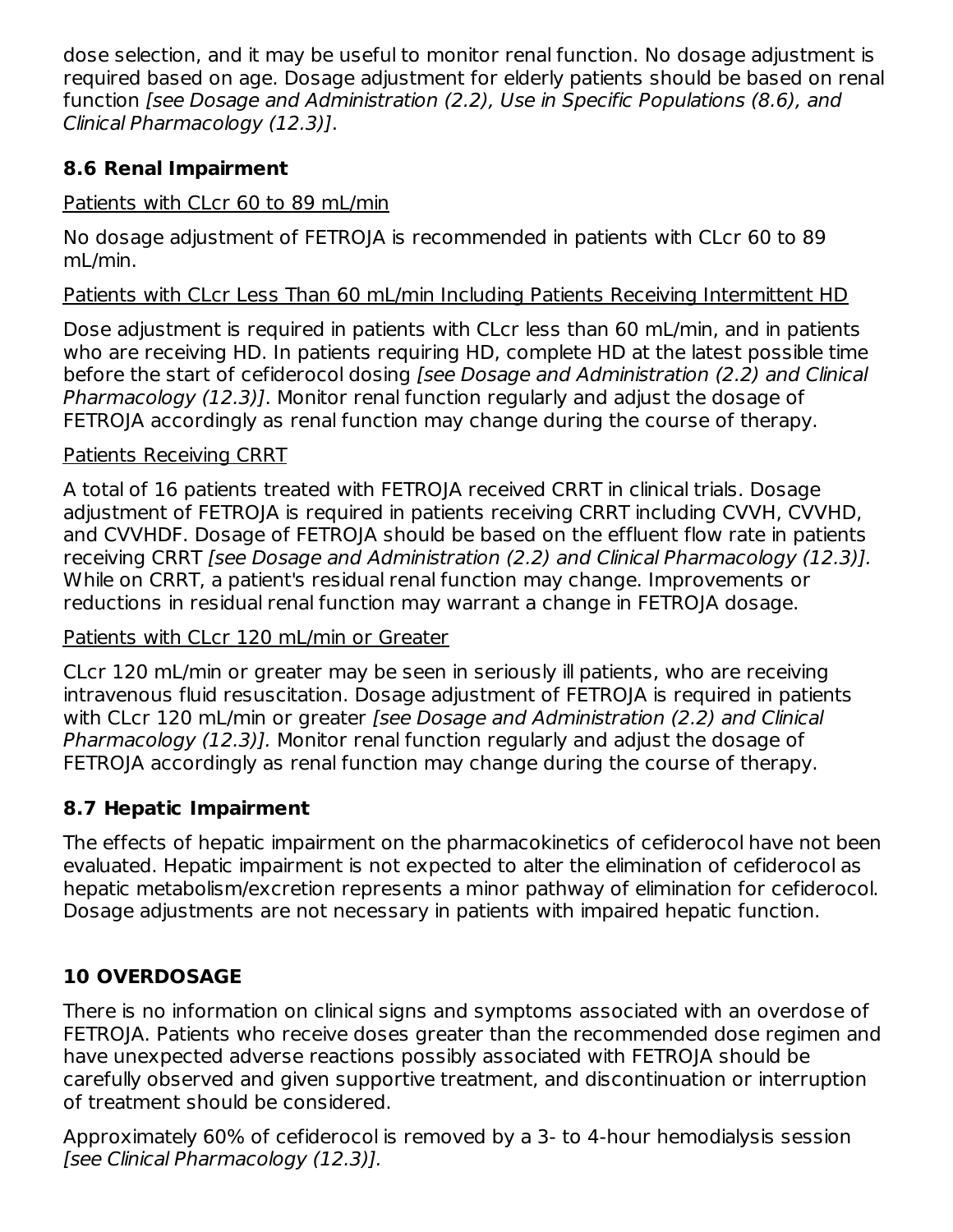# **11 DESCRIPTION**

FETROJA is a cephalosporin antibacterial drug product consisting of cefiderocol sulfate tosylate for intravenous infusion. Cefiderocol functions as a siderophore [see Microbiology (12.4)].

The chemical name of cefiderocol sulfate tosylate is Tris[(6R,7R)-7-[(2Z)-2-(2-amino-1,3 thiazol-4-yl)-2-{[(2-carboxypropan-2-yl)oxy]imino}acetamido]-3-({1-[2-(2-chloro-3,4 dihydroxybenzamido)ethyl]pyrrolidin-1-ium-1-yl}methyl)-8-oxo-5-thia-1 azabicyclo[4.2.0]oct-2-ene-2-carboxylate] tetrakis(4-methylbenzenesulfonate) monosulfate hydrate, and the molecular weight is 3043.50 (anhydrous). The molecular formula is 3C<sub>30</sub>H<sub>34</sub>ClN<sub>7</sub>O<sub>10</sub>S<sub>2</sub>•4C<sub>7</sub>H<sub>8</sub>O<sub>3</sub>S•H<sub>2</sub>SO<sub>4</sub>•xH<sub>2</sub>O.

**Figure 1 Chemical Structure of Cefiderocol Sulfate Tosylate**



FETROJA for injection is a white to off-white, sterile, lyophilized powder formulated with 1 gram of cefiderocol (equivalent to 1.6 grams of cefiderocol sulfate tosylate), sucrose (900 mg), sodium chloride (216 mg), and sodium hydroxide to adjust pH. The sodium content is approximately 176 mg/vial. The pH of the reconstituted solution of 1 gram cefiderocol (1 vial) dissolved in 10 mL water is 5.2 to 5.8.

# **12 CLINICAL PHARMACOLOGY**

#### **12.1 Mechanism of Action**

FETROJA is an antibacterial drug [see Microbiology (12.4)].

# **12.2 Pharmacodynamics**

The percent time of dosing interval that unbound plasma concentrations of cefiderocol exceed the minimum inhibitory concentration (MIC) against the infecting organism best correlates with antibacterial activity in neutropenic murine thigh and lung infection models with E. coli, K. pneumoniae, P. aeruginosa, A. baumannii, and S. maltophilia. Compared to a 1-hour infusion, a 3-hour infusion increased the percent time of dosing interval that unbound plasma concentrations of cefiderocol exceed the MIC. The in vivo animal pneumonia studies showed that the antibacterial activity of cefiderocol was greater at the human equivalent dosing regimen of 3-hour infusion compared to that of 1-hour infusion.

#### Cardiac Electrophysiology

At doses 1 and 2 times the maximum recommended dosage, FETROJA does not prolong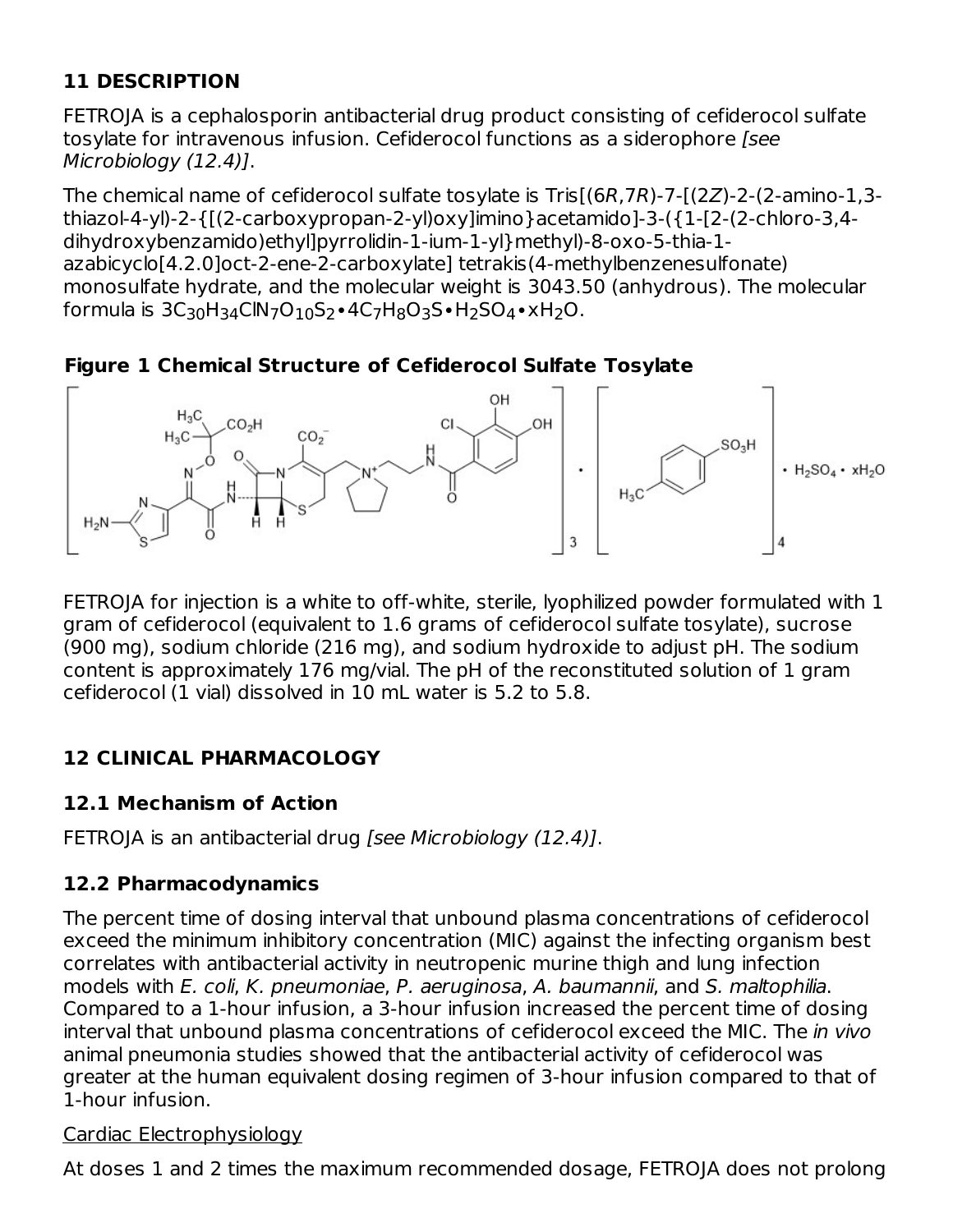the QT interval to any clinically relevant extent.

# **12.3 Pharmacokinetics**

Cefiderocol exposures (C<sub>max</sub> and daily AUC) in cUTI patients, HABP/VABP patients, and healthy volunteers are summarized in Table 6. Cefiderocol C<sub>max</sub> and AUC increased proportionally with dose.

#### **Table 6 Cefiderocol Exposures Mean (±SD) in Patients and Healthy Volunteers with CLcr 60 mL/min or Greater**

| <b>PK Parameters</b>                 | <b>cUTI Patients*</b><br>$(N = 21)$ | <b>HABP/VABP</b><br>Patients*<br>$(N = 146)$ | <b>Healthy</b><br>Volunteers <sup>t</sup><br>$(N = 43)$ |
|--------------------------------------|-------------------------------------|----------------------------------------------|---------------------------------------------------------|
| $ C_{\text{max}}$ (mg/L)             | $115 \ (\pm 57)$                    | $111 (+56)$                                  | $91.4 (\pm 17.9)$                                       |
| $AUC_{0-24}$ hr<br>$(mg \cdot hr/L)$ | $1944 \ (\pm 1097)$                 | $1773 (\pm 990)$                             | $1175 (\pm 203)$                                        |

 $C_{\text{max}} = \text{maximum concentration.}$ 

 $\mathsf{AUC}_{0\text{-}24\text{ hr}} =$  area under the concentration time curve from 0 to 24 hours.

\* After multiple (every 8 hours) FETROJA 2-gram doses infused over 3 hours or adjusted based on renal function.

† After a single FETROJA 2-gram dose was infused over 3 hours.

## **Distribution**

The geometric mean ( $\pm$ SD) cefiderocol volume of distribution was 18.0 ( $\pm$ 3.36) L. Plasma protein binding, primarily to albumin, of cefiderocol is 40% to 60%.

Following a FETROJA 2-gram dose (or renal function equivalent dose) at steady state in patients with pneumonia requiring mechanical ventilation with a 3-hour infusion, the cefiderocol concentrations in epithelial lining fluid ranged from 3.1 to 20.7 mg/L and 7.2 to 15.9 mg/L at the end of infusion and at 2 hours after the end of infusion, respectively.

#### **Elimination**

Cefiderocol terminal elimination half-life is 2 to 3 hours. The geometric mean  $(\pm SD)$ cefiderocol clearance is estimated to be  $5.18$  ( $\pm 0.89$ ) L/hr.

# Metabolism

Cefiderocol is minimally metabolized [less than 10% of a single radiolabeled cefiderocol dose of 1 gram (0.5 times the approved recommended dosage) infused over 1 hour].

# Excretion

Cefiderocol is primarily excreted by the kidneys. After a single radiolabeled cefiderocol 1 gram (0.5 times the approved recommended dosage) dose infused over 1 hour, 98.6% of the total radioactivity was excreted in urine (90.6% unchanged) and 2.8% in feces.

# Specific Populations

No clinically significant differences in the pharmacokinetics of cefiderocol were observed based on age (18 to 93 years of age), sex, or race. The effect of hepatic impairment on the pharmacokinetics of cefiderocol was not evaluated.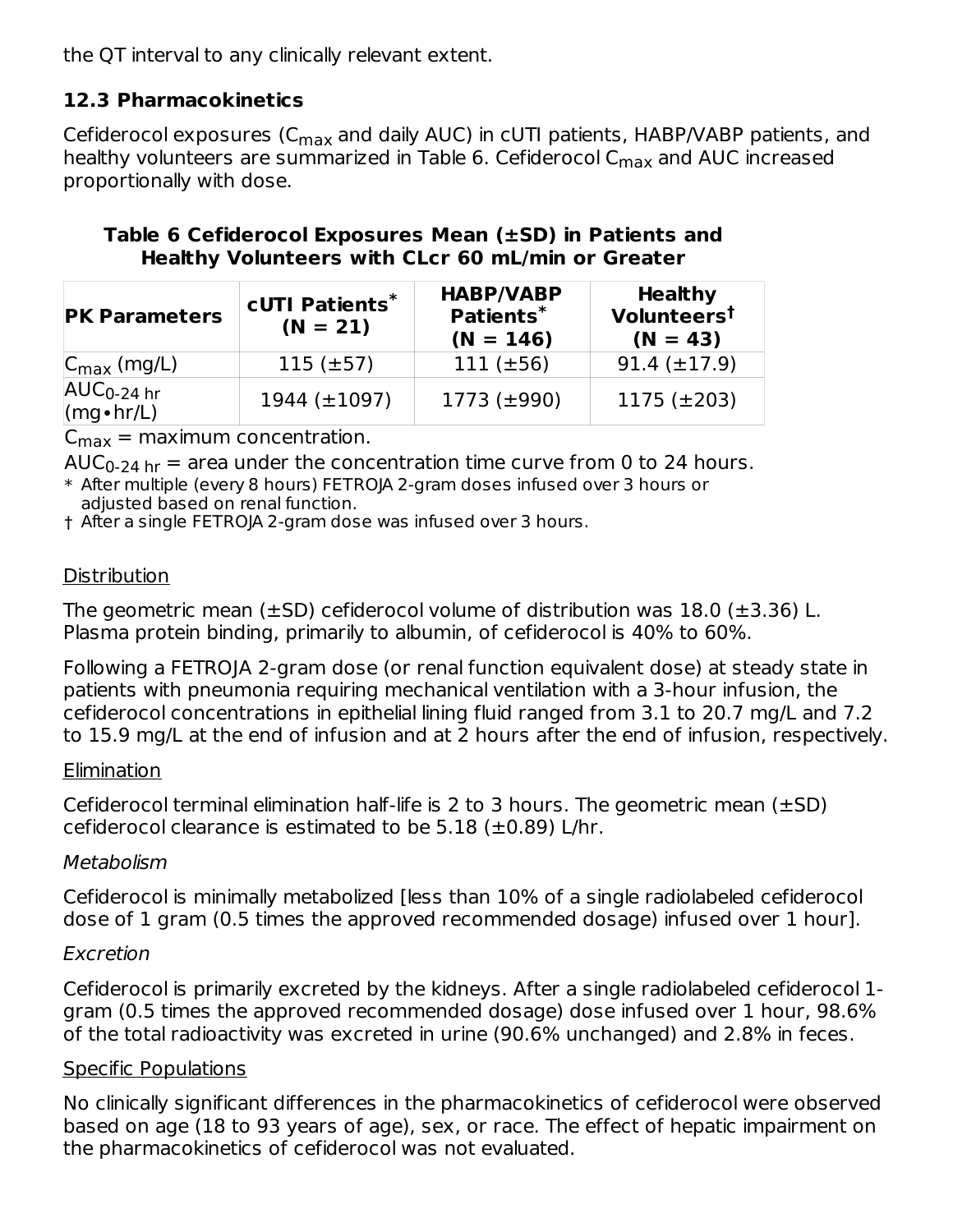#### Patients with Renal Impairment

Approximately 60% of cefiderocol was removed by a 3- to 4-hour hemodialysis session.

Cefiderocol AUC fold changes in subjects with renal impairment compared to subjects with CLcr 90 to 119 mL/min are summarized in Table 7.

#### **Table 7 Effect of Renal Impairment on the AUC of Cefiderocol \***

| CLcr (mL/min)                          | <b>Cefiderocol AUC</b><br><b>Geometric Mean Ratios</b><br>$(90\% \text{ Cl})^{\dagger}$ |
|----------------------------------------|-----------------------------------------------------------------------------------------|
| $ 60 \text{ to } 89 \text{ (N } = 6) $ | 1.37(1.15, 1.62)                                                                        |
| $30 \text{ to } 59 \text{ (N } = 7)$   | 2.35(2.00, 2.77)                                                                        |
| $ 15 \text{ to } 29 \text{ (N } = 4) $ | 3.21(2.64, 3.91)                                                                        |
| $ < 15 (N = 6)$                        | 4.69(3.95, 5.56)                                                                        |

 $Cl =$  confidence interval.

\* After a single FETROJA 1-gram dose (0.5 times the approved recommended dosage).

† Compared to AUC in subjects with CLcr 90 to 119 mL/min (N = 12).

## Patients Receiving CRRT

In an in vitro study, effluent flow rate was the major determinant of cefiderocol clearance by CRRT. Variables examined included effluent flow rate, CRRT mode (CVVH or CVVHD), filter type and point of dilution (pre- or post-filter dilution). The effluent flow rate-based dosing recommendations in Table 2 are predicted to provide cefiderocol exposures similar to those achieved with a dose of 2 grams given every 8 hours in patients not receiving CRRT [see Dosage and Administration (2.2)].

#### Patients with CLcr 120 mL/min or Greater

Increased cefiderocol clearance has been observed in patients with CLcr 120 mL/min or greater. A FETROJA 2-gram dose every 6 hours infused over 3 hours provided cefiderocol exposures comparable to those in patients with CLcr 90 to 119 mL/min [see Dosage and Administration (2.2)].

#### Drug Interaction Studies

#### Clinical Studies

No clinically significant differences in the pharmacokinetics of furosemide (an organic anion transporter [OAT]1 and OAT3 substrate), metformin (an organic cation transporter [OCT]1, OCT2, and multidrug and toxin extrusion [MATE]2-K substrate), and rosuvastatin (an organic anion transporting polypeptide [OATP]1B3 substrate) were observed when coadministered with cefiderocol.

#### In Vitro Studies Where Drug Interaction Potential Was Not Further Evaluated Clinically

Cytochrome P450 (CYP) Enzymes: Cefiderocol is not an inhibitor of CYP1A2, CYP2B6, CYP2C8, CYP2C9, CYP2C19, CYP2D6, CYP2E1, or CYP3A4. Cefiderocol is not an inducer of CYP1A2, CYP2B6, or CYP3A4.

Transporter Systems: Cefiderocol is not an inhibitor of OATP1B1, MATE1, P-glycoprotein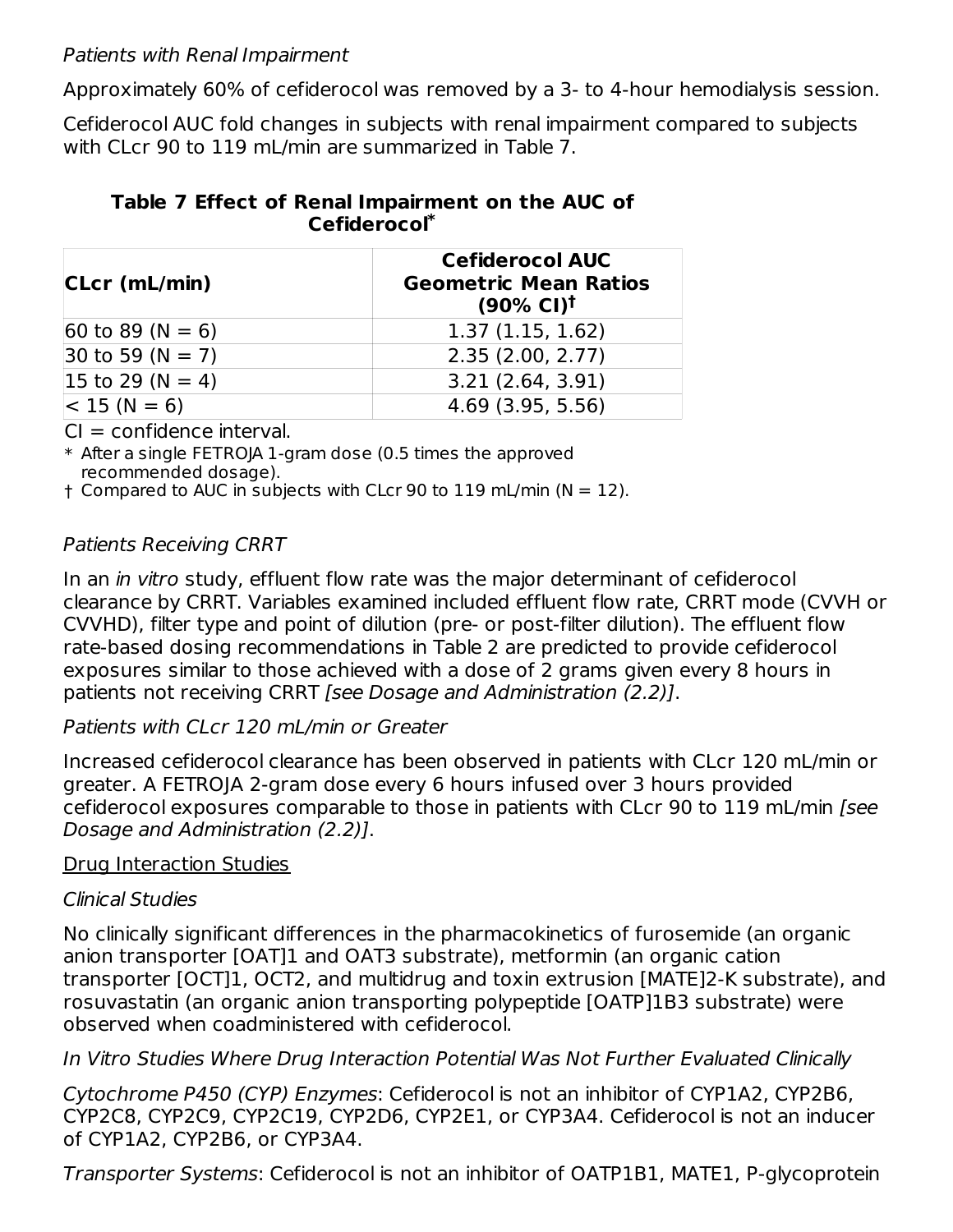(P-gp), breast cancer resistance protein (BCRP), or bile salt export pump transporters. Cefiderocol is not a substrate of OAT1, OAT3, OCT2, MATE1, MATE2-K, P-gp, or BCRP.

## **12.4 Microbiology**

## Mechanism of Action

FETROJA is a cephalosporin antibacterial with activity against Gram-negative aerobic bacteria. Cefiderocol functions as a siderophore and binds to extracellular free (ferric) iron. In addition to passive diffusion via porin channels, cefiderocol is actively transported across the outer cell membrane of bacteria into the periplasmic space using the bacterial siderophore iron uptake mechanism. Cefiderocol exerts bactericidal action by inhibiting cell wall biosynthesis through binding to penicillin-binding proteins (PBPs).

Cefiderocol has no clinically relevant in vitro activity against most Gram-positive bacteria and anaerobic bacteria.

## Resistance

In vitro, MIC increases that may result in resistance to cefiderocol in Gram-negative bacteria have been associated with a combination of multiple beta-lactamases, modifications of PBPs, and mutations of transcriptional regulators that impact siderophore expression.

Cefiderocol does not cause induction of AmpC beta-lactamase in P. aeruginosa and E. cloacae. The frequency of resistance development in Gram-negative bacteria including carbapenemase producers exposed to cefiderocol at 10× minimum inhibitory concentration (MIC) ranged from  $10^{-6}$  to  $< 10^{-8}$ .

Cross-resistance with other classes of antibacterial drugs has not been identified; therefore, isolates resistant to other antibacterial drugs may be susceptible to cefiderocol.

Cefiderocol has shown in vitro activity against isolates of S. maltophilia and a subset of isolates of Enterobacterales and P. aeruginosa that are resistant to meropenem, ciprofloxacin, amikacin, cefepime, ceftazidime-avibactam, and ceftolozane/tazobactam. Cefiderocol has shown in vitro activity against subset of isolates of A. baumannii complex that are resistant to meropenem, ciprofloxacin, and amikacin. Cefiderocol is active against some colistin-resistant  $E$ . coli isolates containing mcr-1.

Cefiderocol demonstrated in vitro activity against a subgroup of Enterobacterales genetically confirmed to contain the following: ESBLs (TEM, SHV, CTX-M, oxacillinase [OXA]), AmpC, AmpC-type ESBL (CMY), serine-carbapenemases (such as KPC, OXA-48), and metallo-carbapenemases (such as NDM and VIM). Cefiderocol demonstrated in vitro activity against a subgroup of P. aeruginosa genetically confirmed to contain VIM, IMP, GES, AmpC, and a subgroup of A. baumannii containing OXA-23, OXA-24/40, OXA-51, OXA-58, and AmpC. Cefiderocol is active in vitro against a subgroup of S. maltophilia containing metallo-carbapenemase (L1) and serine beta-lactamases (L2).

Cefiderocol maintained in vitro activity against K. pneumoniae in the presence of porin channel deletions (OmpK35/36), and against P. aeruginosa in the presence of porin channel deletions (OprD) and efflux pump up-regulation (MexAB-OprM, MexCD-OprJ, MexEF-OprN, and MexXY).

In vitro, the addition of the beta-lactamase inhibitors (such as avibactam, clavulanic acid,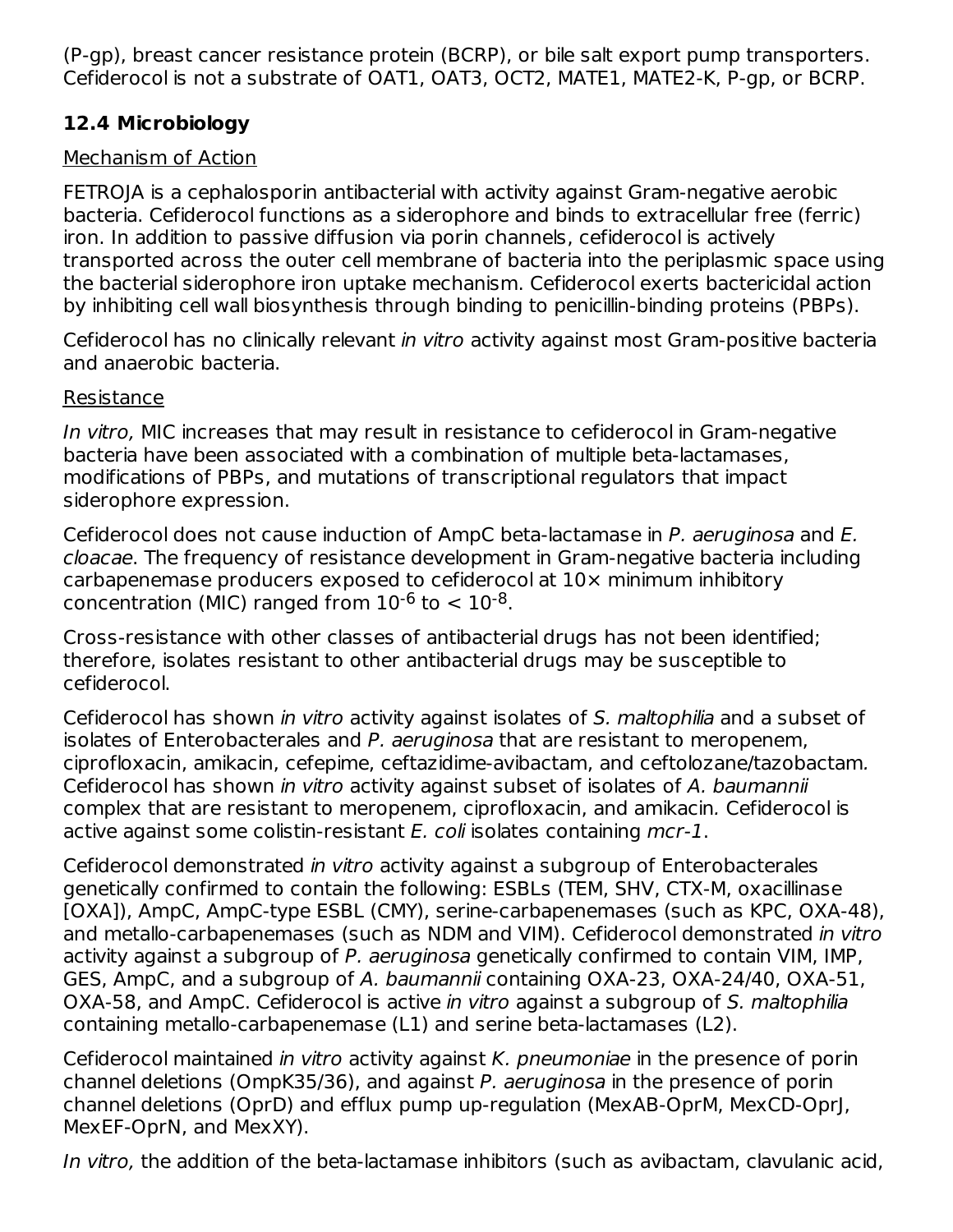and dipicolinic acid) results in the lowering of MICs of some clinical isolates with relatively high MICs (range 2 to 256 mcg/mL) to cefiderocol.

#### Interaction with Other Antimicrobials

In vitro studies showed no antagonism between cefiderocol and amikacin, ceftazidime/avibactam, ceftolozane/tazobactam, ciprofloxacin, clindamycin, colistin, daptomycin, linezolid, meropenem, metronidazole, tigecycline, or vancomycin against strains of Enterobacterales, P. aeruginosa, and A. baumannii.

#### Activity against Bacteria in Animal Infection Models

In a neutropenic murine thigh infection model using a humanized dose (2 grams every 8 hours), cefiderocol demonstrated  $1\mathsf{log}_{10}$  reduction in bacterial burden against most  $E$ . coli, K. pneumoniae, A. baumannii, S. maltophilia, and P. aeruginosa including some carbapenemase-producing (KPC, OXA-23, OXA-24/40, OXA-58) isolates with MICs of  $\leq$ 4 mcg/mL to cefiderocol.

In an immunocompetent rat pneumonia model, reduction in bacterial counts in the lungs of animals infected with K. pneumoniae with MICs  $\leq$  8 mcg/mL, A. baumannii with MICs  $\leq$  2 mcg/mL, and P, aeruginosa with MICs  $\leq$  1 mcg/mL including carbapenemaseproducing (KPC, NDM, and IMP) isolates was observed using humanized cefiderocol drug exposure.

In an immunocompetent murine urinary tract infection model, cefiderocol reduced bacterial counts in the kidneys of mice infected with E. coli, K. pneumoniae, and P.  $a$ eruginosa isolates with MICs  $\leq 1$  mcg/mL. In an immunocompromised murine systemic infection model, cefiderocol increased survival in mice infected with E. cloacae, S. maltophilia, and Burkholderia cepacia isolates with MICs  $\leq$  0.5 mcg/mL compared to untreated mice. In an immunocompetent murine systemic infection model, cefiderocol increased survival in mice infected with S. marcescens and P. aeruginosa isolates with  $MIS \leq 1$  mcg/mL compared to untreated mice.

The clinical significance of the above findings in animal infection models is not known.

#### Antimicrobial Activity

FETROJA has been shown to be active against the following bacteria, both in vitro and in clinical infections [see Indications and Usage (1)]:

# **Complicated Urinary Tract Infections, Including Pyelonephritis**

Gram-negative Bacteria

Escherichia coli

Enterobacter cloacae complex

Klebsiella pneumoniae

Proteus mirabilis

Pseudomonas aeruginosa

## **Hospital-acquired Bacterial Pneumonia and Ventilator-associated Bacterial Pneumonia (HABP/VABP)**

Gram-negative Bacteria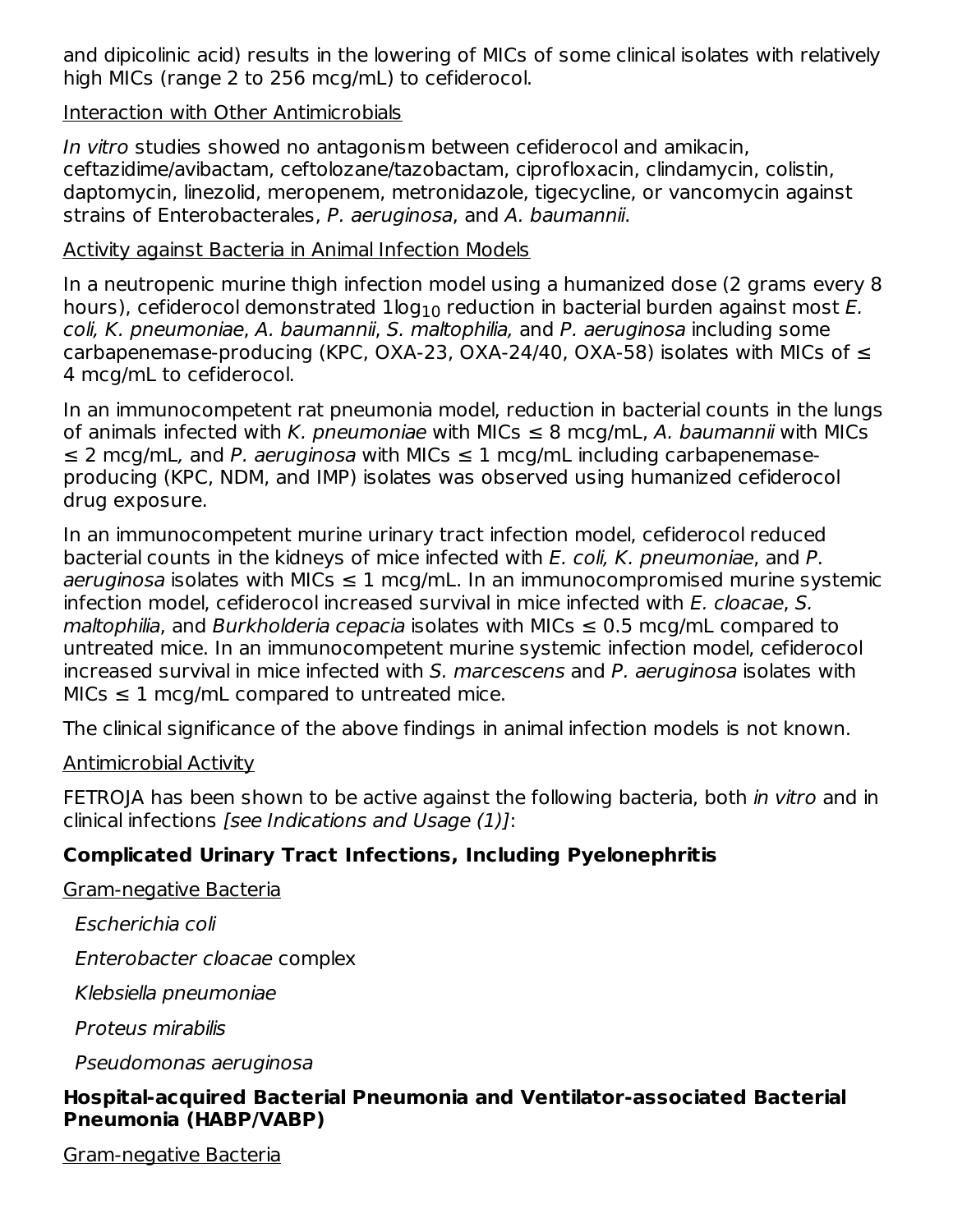Acinetobacter baumannii complex

Escherichia coli

Enterobacter cloacae complex

Klebsiella pneumoniae

Pseudomonas aeruginosa

#### Serratia marcescens

The following in vitro data are available, but their clinical significance is not known. At least 90% of the following bacteria exhibit an in vitro minimum inhibitory concentration (MIC) less than or equal to the susceptible breakpoint for FETROJA against isolates of similar genus or organism group. However, the efficacy of FETROJA in treating clinical infections caused by these bacteria has not been established in adequate and wellcontrolled clinical trials.

#### Gram-negative Bacteria

Achromobacter spp. Burkholderia cepacia complex Citrobacter freundii complex Citrobacter koseri Klebsiella aerogenes Klebsiella oxytoca Morganella morganii Proteus vulgaris Providencia rettgeri Stenotrophomonas maltophilia Susceptibility Testing

For specific information regarding susceptibility test interpretive criteria and associated test methods and quality control standards recognized by FDA for this drug, please see https://www.fda.gov/STIC.

# **13 NONCLINICAL TOXICOLOGY**

# **13.1 Carcinogenesis, Mutagenesis, Impairment of Fertility**

Carcinogenesis

Carcinogenicity studies in animals have not been conducted with cefiderocol.

#### **Mutagenesis**

Cefiderocol was negative for genotoxicity in a reverse mutation test with S. typhimurium and E. coli and did not induce mutations in V79 Chinese hamster lung cells. Cefiderocol was positive in a chromosomal aberration test in cultured TK6 human lymphoblasts and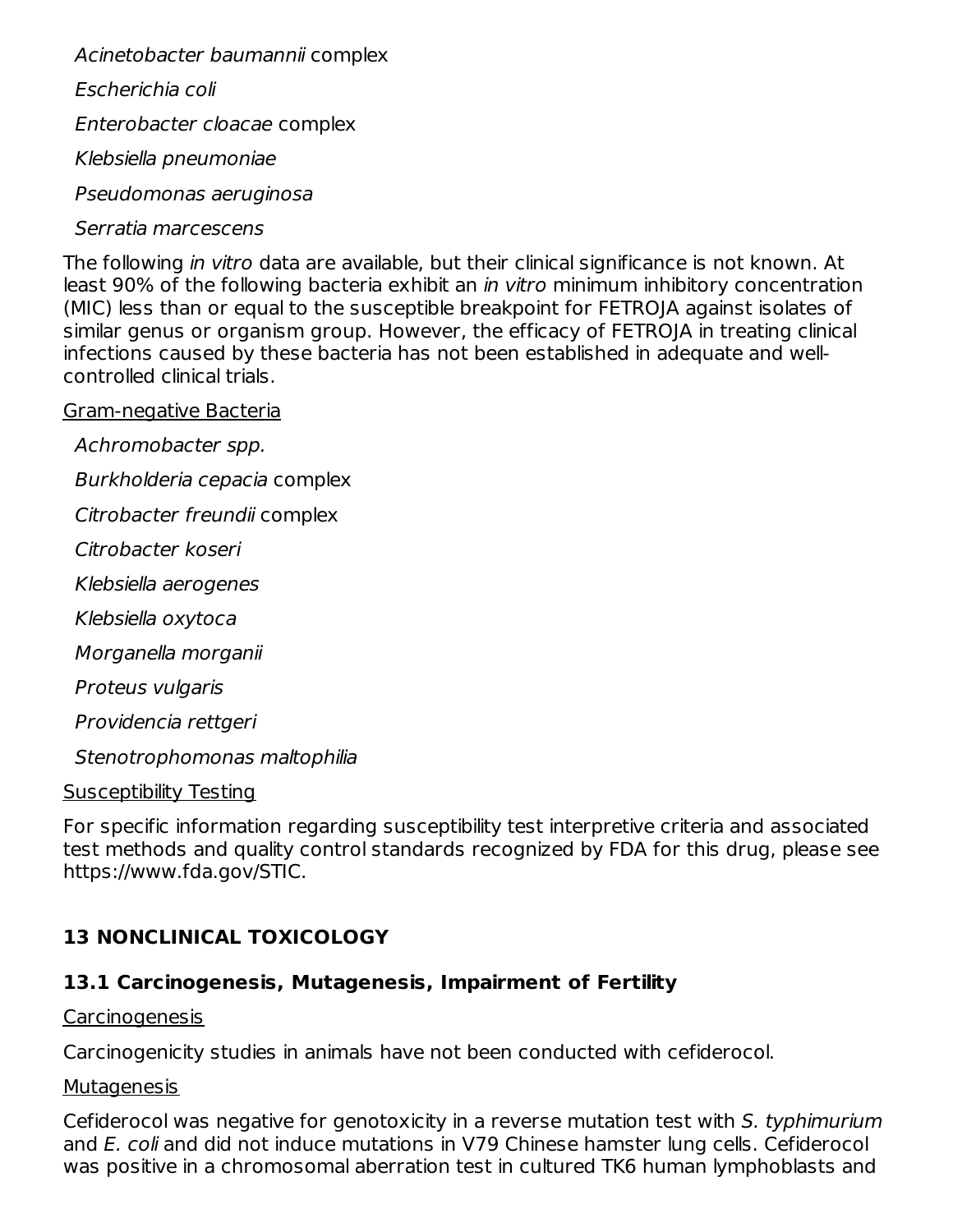increased mutation frequency in L5178Y mouse lymphoma cells. Cefiderocol was negative in an in vivo rat micronucleus test and a rat comet assay at the highest doses of 2000 and 1500 mg/kg/day, respectively.

#### Impairment of Fertility

Cefiderocol did not affect fertility in adult male or female rats when administered intravenously at doses up to 1000 mg/kg/day. The AUC at this dose is approximately 0.9 times the mean daily cefiderocol exposure in patients who received the maximum recommended clinical dose of 2 grams every 8 hours.

# **14 CLINICAL STUDIES**

# **14.1 Complicated Urinary Tract Infections, Including Pyelonephritis**

A total of 448 adults hospitalized with cUTI (including pyelonephritis) were randomized in a 2:1 ratio and received study medications in a multinational, double-blind trial (Trial 1) (NCT02321800) comparing FETROJA 2 grams intravenously (IV) every 8 hours (infused over 1 hour) to imipenem/cilastatin 1gram/1gram IV every 8 hours (infused over 1 hour) for 7 to 14 days. No switch from IV to oral antibacterial therapy was permitted.

Efficacy was assessed as a composite of microbiological eradication and clinical cure at the Test-of-Cure visit (TOC) in the microbiological intent-to-treat (Micro-ITT) population, which included all patients who received at least a single dose of study medication and had at least one baseline Gram-negative uropathogen. Other efficacy endpoints included the microbiological eradication rate and the clinical response rate at TOC in the Micro-ITT population.

The Micro-ITT population consisted of 371 patients of whom 25% had cUTI with pyelonephritis, 48% had cUTI without pyelonephritis, and 27% had acute uncomplicated pyelonephritis. Complicating conditions included obstructive uropathy, catheterization, and renal stones. The median age was 66 years, with 24% of patients over the age of 75 years, and 55% of the population were female. The median duration of therapy in both treatment groups was 9 days (range 1-14 days). Of the 371 patients, 32% had CLcr > 50-80 mL/min, 17% had CLcr 30-50 mL/min, and 3% had CLcr < 30 mL/min at baseline. Concomitant Gram-negative bacteremia was identified in 7% of patients. In the Micro-ITT population, the most common baseline pathogens were E. coli and K. pneumoniae.

Table 8 provides the results of a composite of microbiological eradication (all Gramnegative uropathogens found at baseline at  $\geq 10^5$  CFU/mL reduced to  $< 10^4$  CFU/mL) and clinical response (resolution or improvement of cUTI symptoms and no new symptoms assessed by the investigator) at the TOC visit,  $7+/2$  days after the last dose of study drug. The response rates for the composite endpoint of microbiological eradication and clinical response at the TOC visit were higher in the FETROJA arm compared with imipenem/cilastatin, as shown in Table 8. Clinical response rates at the TOC visit were similar between FETROJA and imipenem/cilastatin. Most patients with microbiological failure at the TOC visit in either treatment arm did not require further antibacterial drug treatment. Subgroup analyses examining composite outcomes by baseline pathogen are shown in Table 9 and demonstrated responses consistent with the overall population. Subgroup analyses examining outcomes by age, gender, and/or outcomes in patients with renal impairment, concomitant bacteremia, complicated UTI with or without pyelonephritis, or acute uncomplicated pyelonephritis demonstrated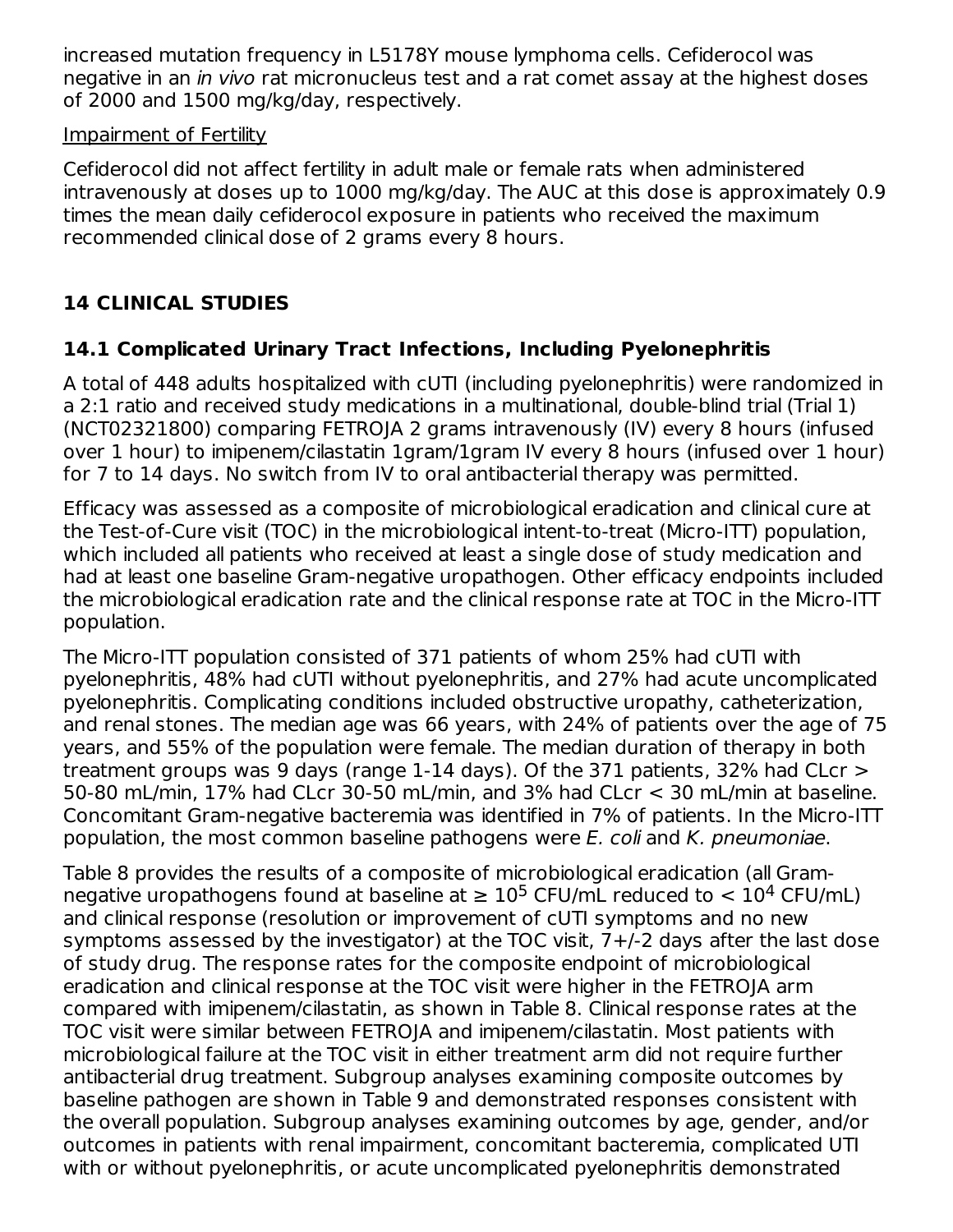responses were consistent with the overall population.

| <b>Study Endpoint</b>                | <b>FETROJA</b><br>$n/N$ (%) | Imipenem/Cilastatin<br>$n/N$ (%) | <b>Treatment</b><br><b>Difference</b><br>$(95\% \text{ Cl})^*$ |
|--------------------------------------|-----------------------------|----------------------------------|----------------------------------------------------------------|
| Composite response at<br><b>TOC</b>  | 183/252<br>(72.6%)          | 65/119 (54.6%)                   | 18.6 (8.2, 28.9)                                               |
| Microbiologic response<br><b>TOC</b> | 184/252<br>$(73.0\%)$       | 67/119 (56.3%)                   | 17.3 (6.9, 27.6)                                               |
| Clinical response TOC                | 226/252<br>(89.7%)          | 104/119 (87.4%)                  | $2.4(-4.7, 9.4)$                                               |

#### **Table 8 Composite, Microbiological, and Clinical Response Rates at the TOC Visit in cUTI Patients (Micro-ITT Population) in Trial 1**

 $CI =$  confidence interval; Micro-ITT = microbiological intent-to-treat; TOC = Test of Cure.

\* The treatment difference and 95% CI were based on the Cochran-Mantel-Haenszel method.

#### **Table 9 Composite Endpoint of Microbiological Eradication and Clinical Response at the TOC Visit in cUTI Patients (Micro-ITT Population) by Baseline Pathogen Subgroups \***

| <b>Baseline Pathogen</b><br><b>Subgroup</b> | <b>FETROJA</b><br>$n/N$ (%) | <b>Imipenem/Cilastatin</b><br>$n/N$ (%) |
|---------------------------------------------|-----------------------------|-----------------------------------------|
| Escherichia coli                            | 113/152 (74.3)              | 45/79 (57.0)                            |
| Klebsiella pneumoniae                       | 36/48 (75.0)                | 12/25 (48.0)                            |
| Proteus mirabilis                           | 13/17 (76.5)                | $0/2$ (0.0)                             |
| Pseudomonas aeruginosa                      | 8/18(44.4)                  | 3/5(60.0)                               |
| Enterobacter cloacae<br>complex             | 8/13(61.5)                  | 3/3(100.0)                              |

 $\ast$  Patients may have had more than one pathogen in the baseline urine culture.

In the FETROJA treatment group, 61 (24.2%) bacterial isolates were ESBL producers compared with 32 (26.9%) in the imipenem/cilastatin group. The composite response rate of patients with these ESBL isolates at the TOC visit was consistent with the overall results.

#### **14.2 Hospital-acquired Bacterial Pneumonia and Ventilator-associated Bacterial Pneumonia (HABP/VABP)**

A total of 298 hospitalized adults with HABP/VABP received study medications in a multicenter, randomized, double-blind trial (Trial 2) (NCT03032380) comparing FETROJA 2 grams administered intravenously every 8 hours as a 3-hour infusion to meropenem (2 grams every 8 hours infused over 3 hours). Dosing was adjusted for renal function. Patients in both treatment arms received linezolid 600 mg every 12 hours for at least 5 days for empiric treatment of Gram-positive organisms. The trial protocol permitted administration of potentially active prior antibacterial therapy for no more than 24 hours within 72 hours prior to randomization and disallowed systemic concomitant antibacterial therapy until the Test-of-Cure visit (TOC, 7 days after end of treatment).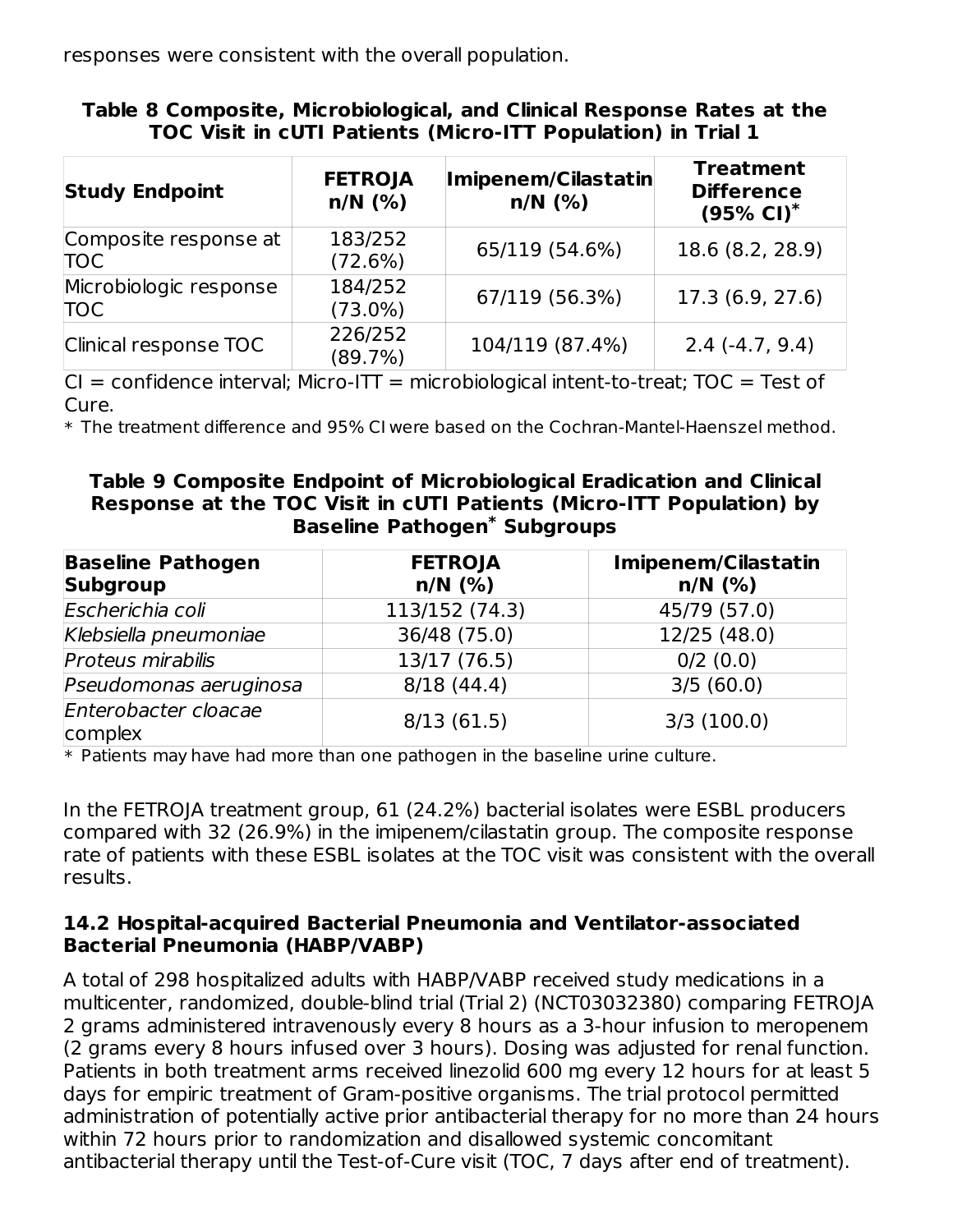The analysis population was the modified intent-to-treat (mITT) population, which included all randomized patients who received study medication and had evidence of bacterial pneumonia, except those with only anaerobic or Gram-positive aerobic infections.

Of the 292 patients in the mITT population, the median age was 67 years, and 58% of the population was 65 years of age and older, with 29% of the population 75 years of age and older. The majority of patients were male (68%), White (69%), and were from Europe (67%). Approximately 4% (11/292) were from the United States. The median baseline APACHE II score was 15, and 29% of patients had a baseline APACHE II score of greater than or equal to 20. At randomization, 68% of patients were in the ICU, and 60% were mechanically ventilated. 60% of patients had CLcr less than or equal to 80 mL/min at baseline; among these, 34% had CLcr less than or equal to 50 mL/min, and 14% had a CLcr less than 30 mL/min. Augmented renal clearance (CLcr greater than 120 mL/min) was present in 16% of patients. Gram-negative bacteremia was present at baseline in 6% of patients. In both treatment groups, most patients (70%) received between 7 and 14 days of study medication and 18% between 15 and 21 days.

Table 10 shows the Day 14 and Day 28 all-cause mortality rates, as well as clinical cure at the TOC visit. FETROJA was noninferior to meropenem with regard to the primary efficacy endpoint (Day 14 all-cause mortality in the mITT population). Clinical cure was defined as resolution or substantial improvement in signs and symptoms associated with pneumonia, such that no additional antibacterial therapy was required for the treatment of the current infection through the TOC visit.

| Endpoint                       | <b>FETROJA</b><br>$n/N$ (%) | <b>Meropenem</b><br>$n/N$ (%) | <b>Treatment</b><br>Difference*<br>(95% CI) |
|--------------------------------|-----------------------------|-------------------------------|---------------------------------------------|
| Day 14 All-cause<br>Mortality  | 18/145 (12.4)               | 18/147 (12.2)                 | $0.2$ ( $-7.2$ , $7.7$ )                    |
| Day 28 All-cause<br>Mortality  | 32/145(22.1)                | 31/147(21.1)                  | $1.1(-8.2, 10.4)$                           |
| Clinical Cure at<br><b>TOC</b> | 94/145 (64.8)               | 98/147 (66.7)                 | $-2.0$ $(-12.5, 8.5)$                       |

**Table 10 All-cause Mortality and Clinical Cure at the TOC Visit in HABP/VABP Patients (mITT Population) in Trial 2**

 $Cl =$  confidence interval:  $TOC =$  Test of Cure.

\* The adjusted treatment difference (FETROJA minus meropenem) and associated 95% CI were based on the Cochran-Mantel-Haenszel stratum-weighted method. Subjects with unknown survival status were considered deaths. For Day 14 Allcause Mortality, 1 meropenem subject had unknown status; for Day 28 All-cause Mortality, 1 meropenem subject and 2 FETROJA subjects had unknown status.

The Day 14 and Day 28 all-cause mortality rates by pathogen in patients in the mITT population who had a baseline LRT pathogen that was susceptible to meropenem are shown in Table 11; the clinical outcome at the TOC visit is shown in Table 12. There were 51 patients with A. baumannii complex at baseline, of which 17 (33.3%) patients had isolates susceptible to meropenem (MIC  $\leq$  8 mcg/mL, based on meropenem 2 grams every 8 hours). Among 51 patients with A. baumannii complex at baseline, all-cause mortality at Day 14 was 5/26 (19.2%) in FETROJA and 4/25 (16.0%) in the meropenem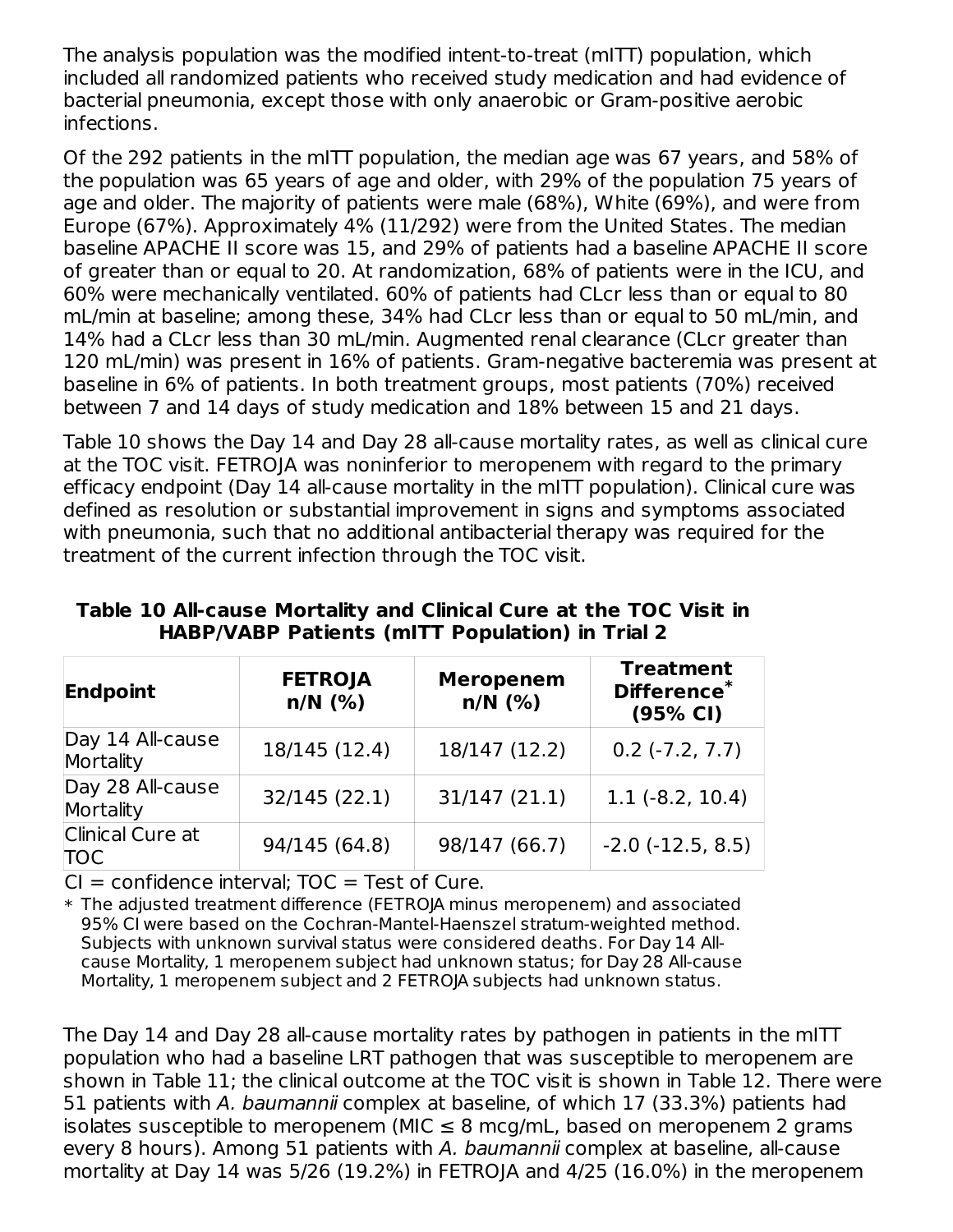treatment group and at Day 28 was 9/26 (34.6%) in FETROJA and 6/25 (24.0%) in the meropenem treatment group. The clinical cure rates at the TOC visit were 14/26 (53.8%) in the FETROJA and 15/25 (60.0%) in the meropenem treatment group.

#### **Table 11 All-cause Mortality by Baseline Pathogens Susceptible to** Meropenem<sup>\*</sup> in HABP/VABP Patients (mITT Population) in Trial 2

|                                                 | Day 14 All-cause<br><b>Mortality</b> |                               | Day 28 All-cause<br><b>Mortality</b> |                               |
|-------------------------------------------------|--------------------------------------|-------------------------------|--------------------------------------|-------------------------------|
| <b>Baseline Pathogen</b>                        | <b>FETROJA</b><br>$n/N$ (%)          | <b>Meropenem</b><br>$n/N$ (%) | <b>FETROJA</b><br>$n/N$ $(\%)$       | <b>Meropenem</b><br>$n/N$ (%) |
| Klebsiella pneumoniae                           | 4/38(10.5)                           | 4/36(11.1)                    | 8/38(21.1)                           | 9/36(25.0)                    |
| Pseudomonas<br>aeruginosa                       | 2/20(10.0)                           | 4/17(23.5)                    | 2/20(10.0)                           | 5/17(29.4)                    |
| Acinetobacter baumannii<br>complex <sup>†</sup> | 1/8(12.5)                            | 0/9(0.0)                      | $3/8$ (37.5)                         | 0/9(0.0)                      |
| Escherichia coli                                | 3/18(16.7)                           | 3/21(14.3)                    | 5/18(27.8)                           | 4/21(19.0)                    |
| Other Enterobacterales <sup>‡</sup>             | 2/16(12.5)                           | 2/14(14.3)                    | 4/16(25.0)                           | 3/14(21.4)                    |

Each cell excludes subjects in whom baseline pathogen had meropenem MIC > 8 mcg/mL or where MIC was unknown.

Subjects with unknown survival status were considered deaths.

\* Susceptible defined as MIC of ≤ 8 mcg/mL to meropenem.

† Includes A. baumannii, A. nosocomialis, and A. pittii.

‡ Includes Enterobacter cloacae complex (E. cloacae, E. asburiae, and E. kobei) and Serratia marcescens.

#### **Table 12 Clinical Cure Rates by Baseline Pathogen Susceptible to Meropenem at the TOC Visit in \* HABP/VABP (mITT Population) in Trial 2**

|                                                 | <b>Clinical Cure</b>        |                               |  |  |
|-------------------------------------------------|-----------------------------|-------------------------------|--|--|
| <b>Baseline Pathogen</b>                        | <b>FETROJA</b><br>$n/N$ (%) | <b>Meropenem</b><br>$n/N$ (%) |  |  |
| Klebsiella pneumoniae                           | 24/38 (63.2)                | 23/36 (63.9)                  |  |  |
| Pseudomonas<br>aeruginosa                       | 13/20 (65.0)                | 13/17 (76.5)                  |  |  |
| Acinetobacter<br>baumannii complex <sup>†</sup> | $6/8$ (75.0)                | $7/9$ $(77.8)$                |  |  |
| Escherichia coli                                | 12/18 (66.7)                | 13/21 (61.9)                  |  |  |
| Other<br>Enterobacterales <sup>‡</sup>          | 10/16 (62.5)                | 8/14(57.1)                    |  |  |

Each cell excludes subjects whose pathogen-specific meropenem MIC was  $> 8$  mcg/mL or where MIC was unknown.

\* Susceptible defined as MIC of ≤ 8 mcg/mL to meropenem.

† Includes A. baumannii, A. nosocomialis, and A. pittii.

‡ Includes Enterobacter cloacae complex (E. cloacae, E. asburiae, and E. kobei) and Serratia marcescens.

In the FETROJA treatment group, 45 (31%) patients had ESBL-producing bacterial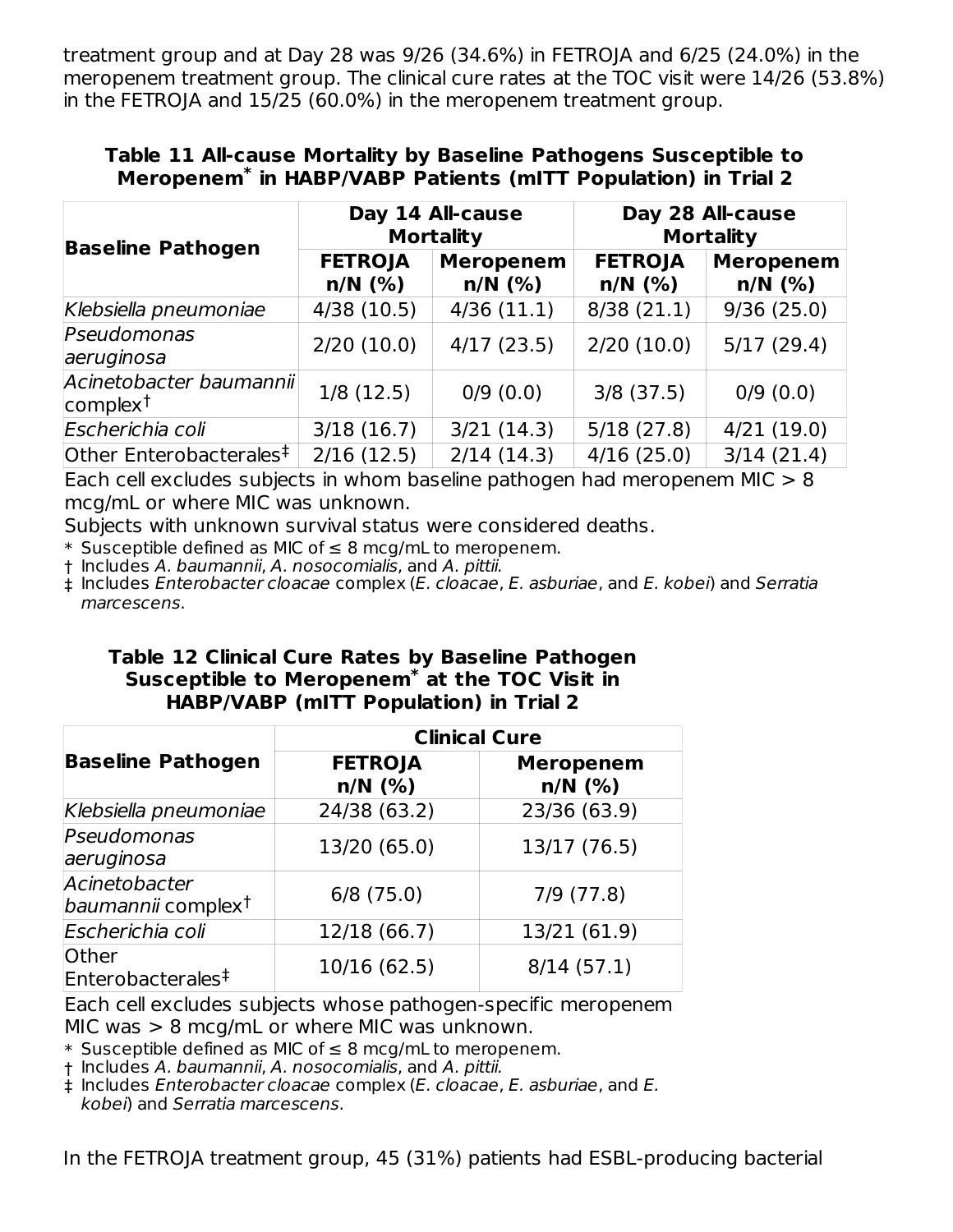isolates compared with 42 (28.6%) patients in the meropenem treatment group. Allcause mortality at Day 14 and Day 28 of patients with these ESBL-producing bacterial isolates was consistent with the overall results.

## **16 HOW SUPPLIED/STORAGE AND HANDLING**

# **16.1 How Supplied**

FETROJA 1 gram (cefiderocol) for injection is supplied as a white to off-white sterile lyophilized powder for reconstitution in single-dose, clear glass vials (NDC 59630-266- 01) sealed with a rubber stopper (not made with natural rubber latex) and an aluminum seal with flip-off cap. Each vial is supplied in cartons containing 10 single-dose vials.

NDC 59630- FETROJA (cefiderocol) 1 gram/vial, 10 vials/carton 266-10

# **16.2 Storage and Handling**

FETROJA vials should be stored refrigerated at 2°C to 8°C (36°F to 46°F). Protect from light. Store in the carton until time of use. Store reconstituted solutions of FETROJA at room temperature [see Dosage and Administration (2.5)].

# **17 PATIENT COUNSELING INFORMATION**

#### Serious Allergic Reactions

Advise patients and their families that allergic reactions, including serious allergic reactions, could occur with FETROJA and that serious reactions require immediate treatment. Ask patients about any previous hypersensitivity reactions to FETROJA, other beta-lactams (including cephalosporins), or other allergens [see Warnings and Precautions (5.2)].

#### Potentially Serious Diarrhea

Advise patients and their families that diarrhea is a common problem caused by antibacterial drugs, including FETROJA. Sometimes, frequent watery or bloody diarrhea may occur and may be a sign of a more serious intestinal infection. If severe watery or bloody diarrhea develops, tell patient to contact his or her healthcare provider [see Warnings and Precautions (5.3)].

#### **Seizures**

Counsel patients on the implication of cephalosporins, including FETROJA, in triggering seizures, particularly in patients with renal impairment when the dosage was not reduced and in patients with a history of epilepsy *[see Warnings and Precautions (5.4)]*.

#### Antibacterial Resistance

Patients should be counseled that antibacterial drugs including FETROJA should only be used to treat bacterial infections. They do not treat viral infections (e.g., influenza, common cold). When FETROJA is prescribed to treat a bacterial infection, patients should be told that although it is common to feel better early in the course of therapy,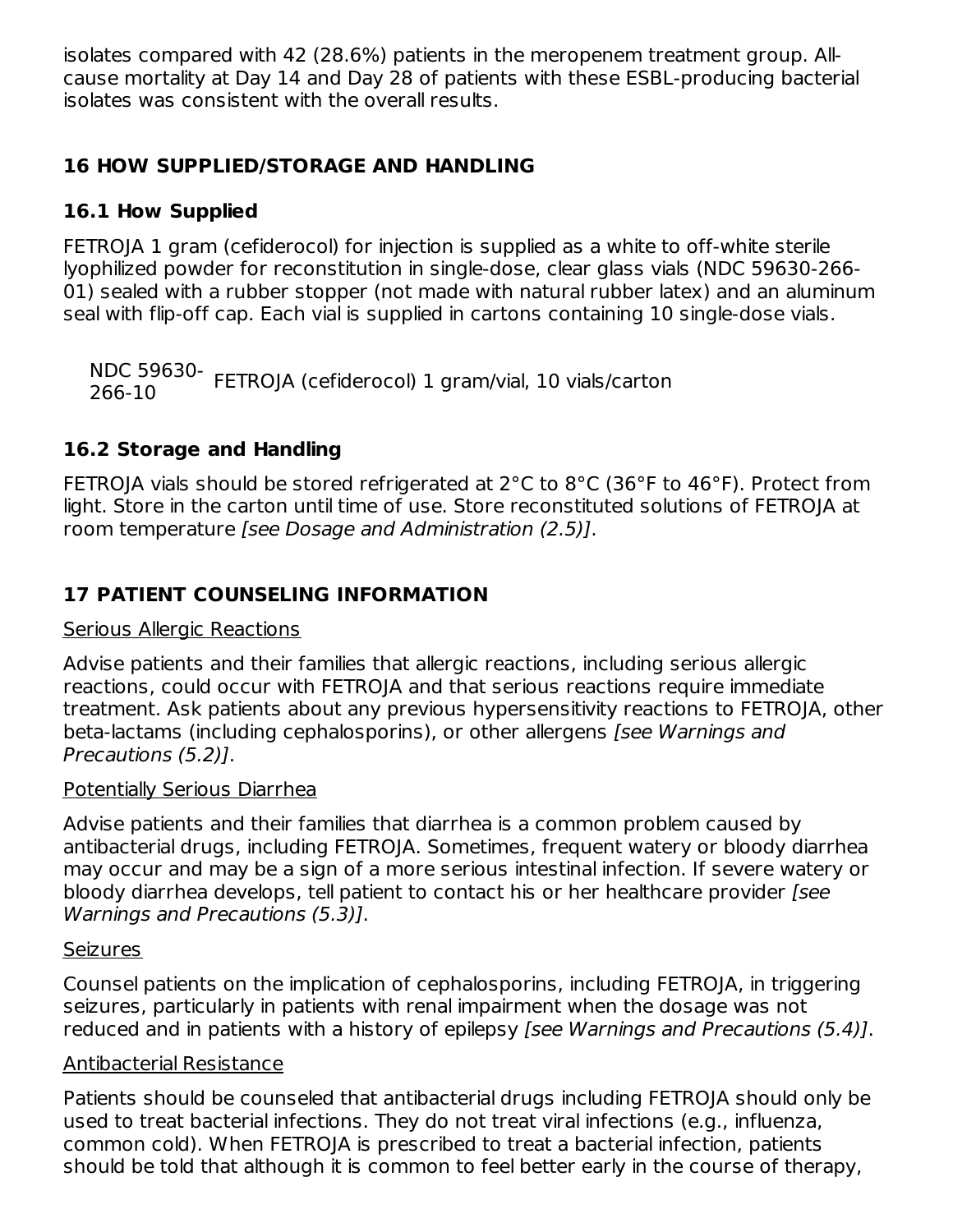the medication should be taken exactly as directed. Skipping doses or not completing the full course of therapy may (1) decrease the effectiveness of the immediate treatment and (2) increase the likelihood that bacteria will develop resistance and will not be treatable by FETROIA or other antibacterial drugs in the future *[see Warnings and* Precautions (5.5)].

Manufactured by Shionogi & Co., Ltd. Osaka 541-0045 Japan

Manufactured for Shionogi Inc. Florham Park, NJ USA, 07932

#### **PRINCIPAL DISPLAY PANEL - 1 GRAM VIAL CARTON**

Rx ONLY NDC 59630-266-10

1 gram

Fetroja ®(cefiderocol) for injection 1 gram per vial

For Intravenous Infusion. Must be reconstituted then diluted. Contains 10 single-dose vials.

SHIONOGI INC.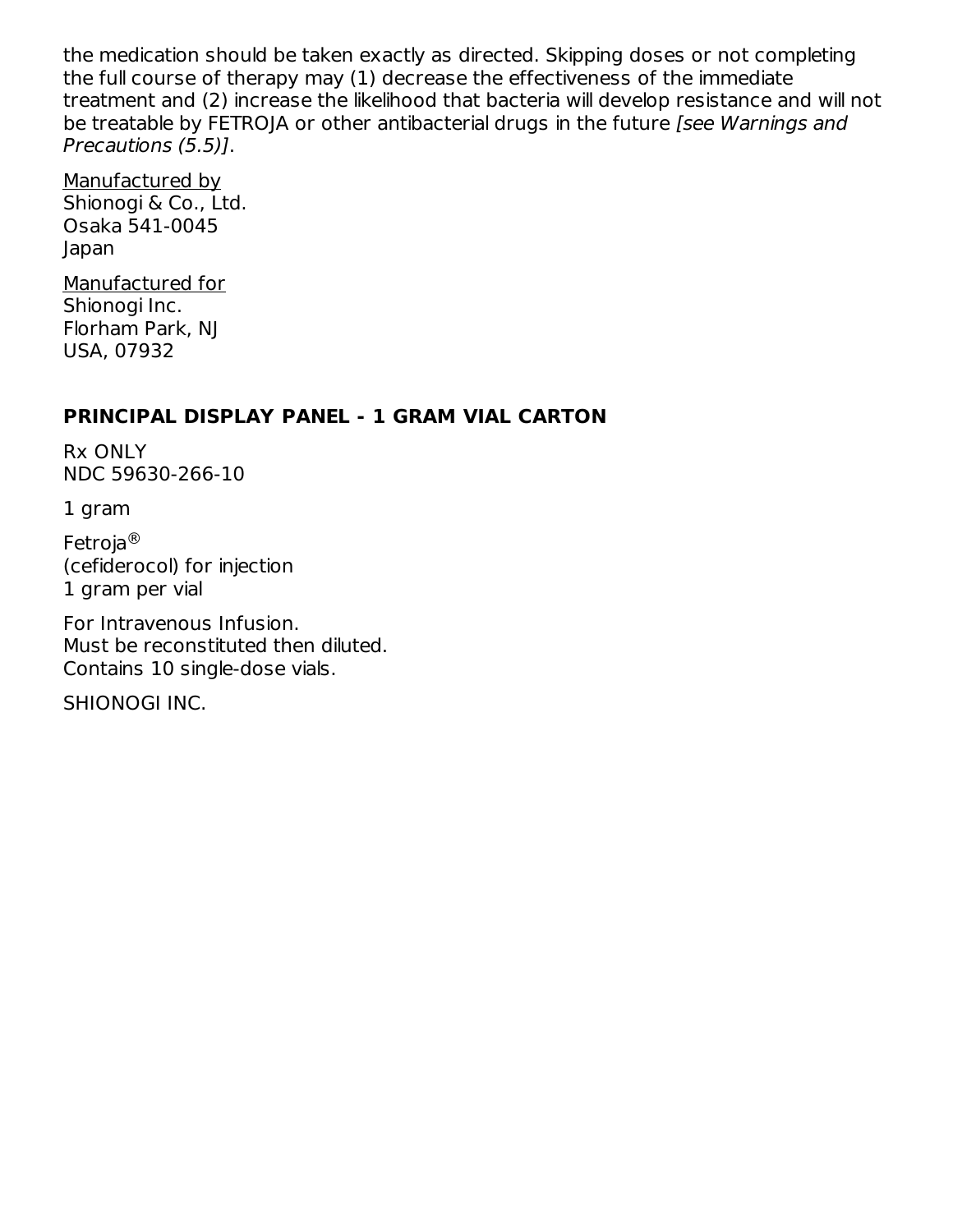| £<br>$\epsilon$ 10 $1992$ <sub>11</sub> 0 $2965$                                                             | Product of Japan<br>neqel<br><b>SEPTO A2U</b><br>Florham Park, NJ<br><b>G700-L7G EXESO</b><br>Shionogi & Co., Ltd.<br>Shionogi Inc.<br>Manufactured for:<br>Manufactured by:                                                                | FET-CT-03 Revised: 09/2021<br>Contains 10 single-dose vials<br>Single-dose vial. Discard unused portion.<br>Must be reconstituted then diluted.<br>For Intravenous Infusion. |
|--------------------------------------------------------------------------------------------------------------|---------------------------------------------------------------------------------------------------------------------------------------------------------------------------------------------------------------------------------------------|------------------------------------------------------------------------------------------------------------------------------------------------------------------------------|
| 1 gram                                                                                                       | <b>C</b> SHIONOCI INC<br>contact Shionogi Inc. at 1-800-849-9707.<br>For product complaints or questions,<br>Store in carton until time of use.<br>to 8°C (36°F to 46°F). Protect from light.<br>Product must be refrigerated. Store at 2°C | 1 gram per vial<br><b>Cefiderocol ) for injection</b><br>Fetroja <sup>.</sup>                                                                                                |
|                                                                                                              | 01-997-02969 JON<br><b>Rx ONLY</b>                                                                                                                                                                                                          | <b>RX ONLY</b><br>NDC 59630-266-10                                                                                                                                           |
| 1 gram<br>For Intravenous Infusion.<br>Must be reconstituted then diluted.<br>Contains 10 single-dose vials. | 1 gram per vial                                                                                                                                                                                                                             | Fetroja<br>(cefiderocol) for injection<br>SHIONOGI INC.                                                                                                                      |
|                                                                                                              | LIFT TO OPEN                                                                                                                                                                                                                                | NDC 59630-266-10                                                                                                                                                             |
| gram                                                                                                         | <b>PUSH</b><br>Rx ONLY. For Intravenous Infusion.<br>Must be reconstituted then diluted.<br>Contains 10 single-dose vials.                                                                                                                  | <b>Fetroja</b> <sup>*</sup><br>1 gram per vial                                                                                                                               |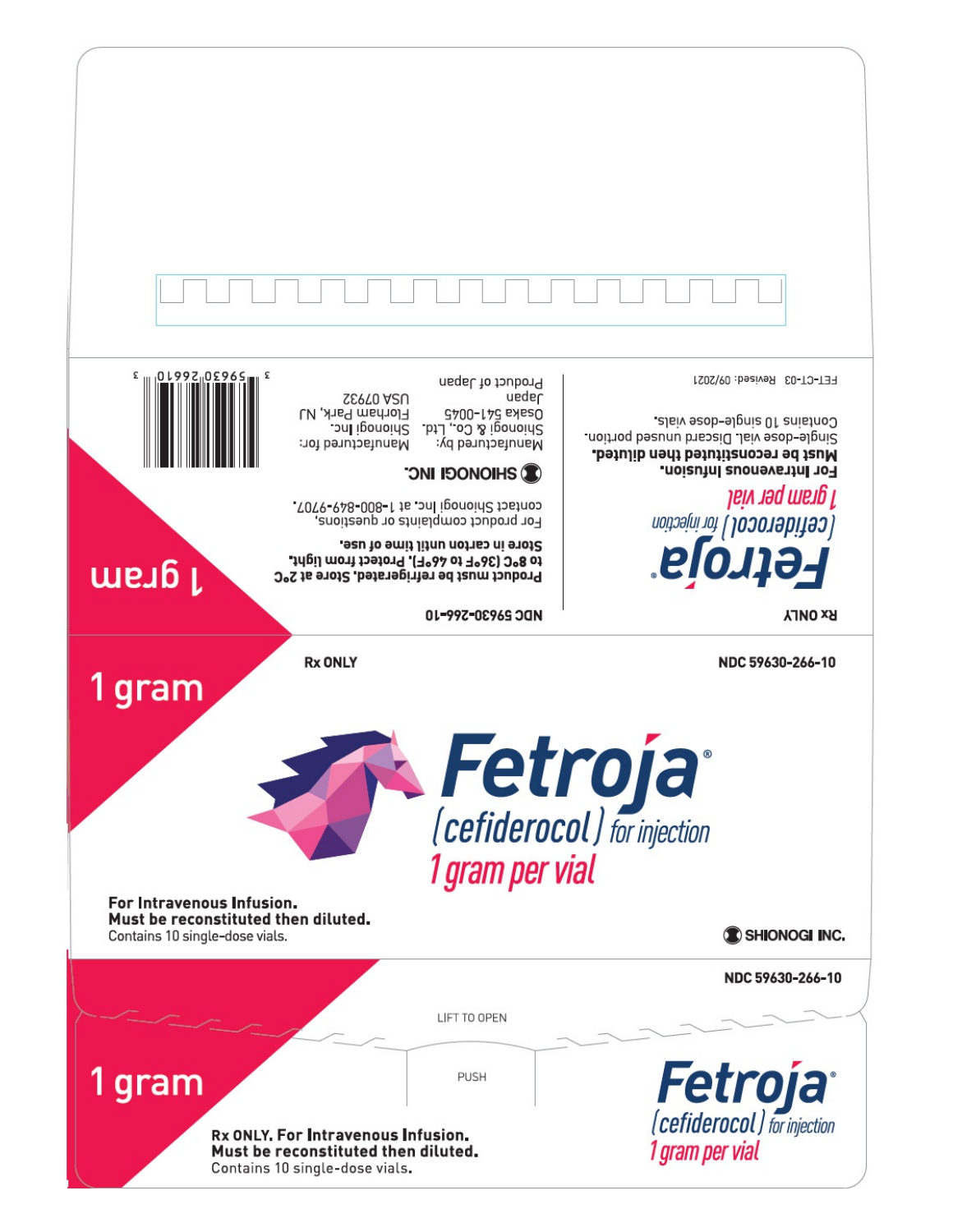| CI                                                                                                                    |                                                                                                                                                                                                                                            | l                                                                                                                                             |                                                                                                                                                                                                                                      |
|-----------------------------------------------------------------------------------------------------------------------|--------------------------------------------------------------------------------------------------------------------------------------------------------------------------------------------------------------------------------------------|-----------------------------------------------------------------------------------------------------------------------------------------------|--------------------------------------------------------------------------------------------------------------------------------------------------------------------------------------------------------------------------------------|
| injection or 5% dextrose injection, the resultant solution<br>9 once reconstituted with 10 mL of 0.9% sodium chloride | concentration of 0.089 gram/mL.<br>bns Jm S.11 vlatsmixonqqs to amulov lanit s evad liiw<br>noizutni zuonevsntni<br>Cefiderocol for injection is reconstituted for                                                                         | E01:0001<br>EXP:03/2021<br>998099618ZI:NS<br>E01992069696303PHELL<br>Fetroja® (cefiderocol) for injection and one package insert.             | 9lineta to alsiv each-olpnia 01 anistnoo epsybeq aidT                                                                                                                                                                                |
| 1 gram                                                                                                                | . (meng S.0) ebinoldo muiboe bns (meng 9.0)<br>seonous , letalyeot etallue Jooonebiteo to emeng à. I ot<br>Each vial contains 1 gram cefiderocol (equivalent<br>1 gram per vial<br>Teefiderool ) for injection<br>1 gram<br><b>Fetroja</b> | 1 gram                                                                                                                                        | and administration.<br>apesob , apere information on storage, dosage<br>enoitounteni noitulib bns noitutitenooen<br>See enclosed package insert for<br>1 gram per vial<br> cefiderocol <i>) for vijection</i><br><b> Fet troja</b> " |
|                                                                                                                       |                                                                                                                                                                                                                                            |                                                                                                                                               |                                                                                                                                                                                                                                      |
|                                                                                                                       |                                                                                                                                                                                                                                            |                                                                                                                                               |                                                                                                                                                                                                                                      |
|                                                                                                                       |                                                                                                                                                                                                                                            |                                                                                                                                               |                                                                                                                                                                                                                                      |
|                                                                                                                       |                                                                                                                                                                                                                                            |                                                                                                                                               |                                                                                                                                                                                                                                      |
| <b>CONDIDATION</b>                                                                                                    |                                                                                                                                                                                                                                            | Fetroja is a registered trademark of Shionogi & Co., Ltd., Osaka, Japan<br>© 2021 Shionogi Inc., Florham Park, NJ 07932. All Rights Reserved. |                                                                                                                                                                                                                                      |
|                                                                                                                       |                                                                                                                                                                                                                                            |                                                                                                                                               |                                                                                                                                                                                                                                      |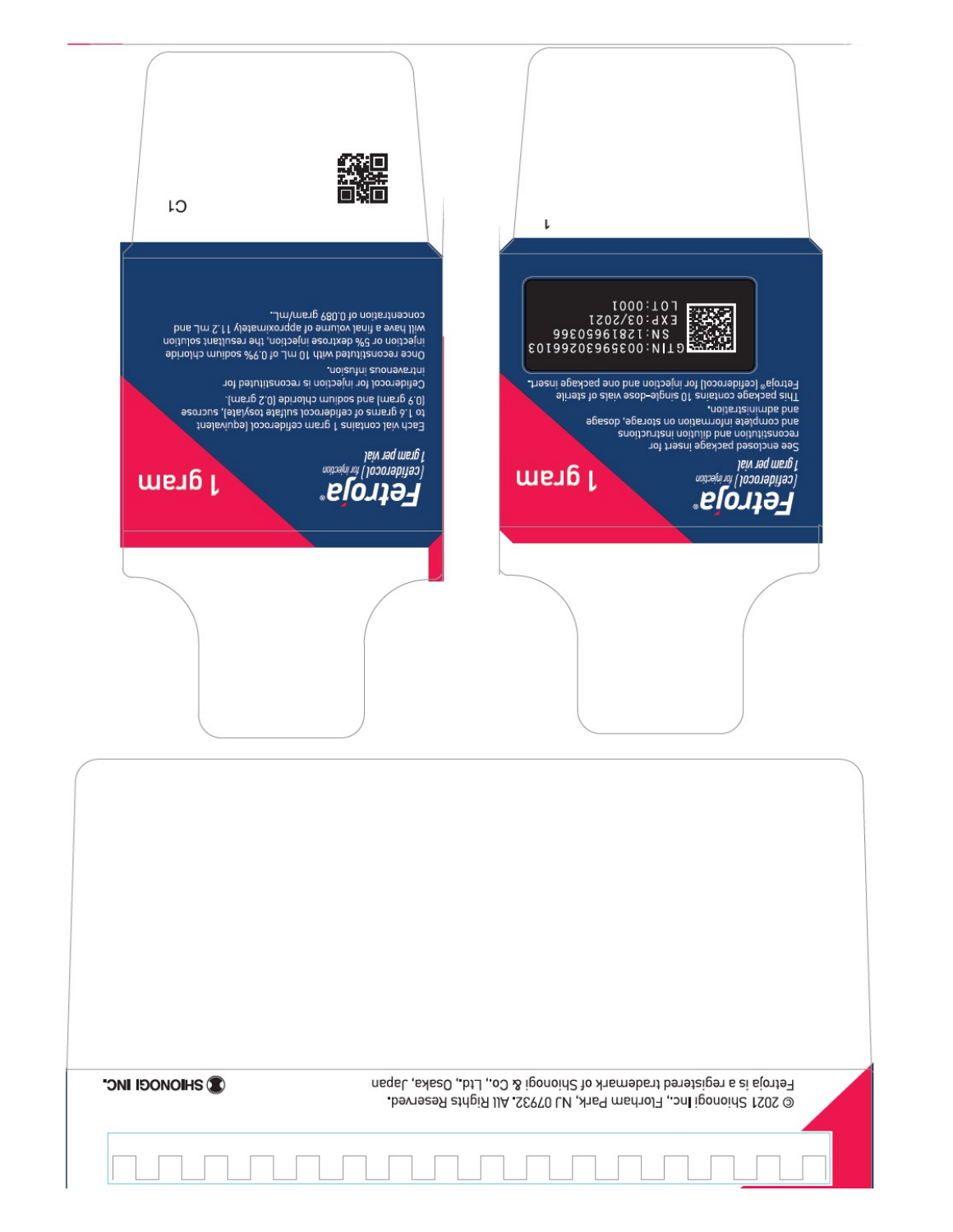|                                                       | <b>FETROJA</b>                      |                                        | cefiderocol sulfate tosylate injection, powder, for solution   |  |                                       |                 |                                     |
|-------------------------------------------------------|-------------------------------------|----------------------------------------|----------------------------------------------------------------|--|---------------------------------------|-----------------|-------------------------------------|
|                                                       |                                     |                                        |                                                                |  |                                       |                 |                                     |
|                                                       | <b>Product Information</b>          |                                        |                                                                |  |                                       |                 |                                     |
|                                                       | <b>Product Type</b>                 |                                        | HUMAN PRESCRIPTION DRUG                                        |  | <b>Item Code (Source)</b>             |                 | NDC:59630-266                       |
|                                                       | <b>Route of Administration</b>      |                                        | <b>INTRAVENOUS</b>                                             |  |                                       |                 |                                     |
|                                                       |                                     |                                        |                                                                |  |                                       |                 |                                     |
|                                                       |                                     | <b>Active Ingredient/Active Moiety</b> |                                                                |  |                                       |                 |                                     |
|                                                       |                                     |                                        | <b>Ingredient Name</b>                                         |  | <b>Basis of</b><br><b>Strength</b>    |                 | <b>Strength</b>                     |
|                                                       | UNII:SZ34OMG6E8)                    |                                        | Cefiderocol sulfate tosylate (UNII: TTP8LBP45D) (Cefiderocol - |  | Cefiderocol                           |                 | 1 <sub>g</sub><br>in 10 mL          |
|                                                       |                                     |                                        |                                                                |  |                                       |                 |                                     |
|                                                       | <b>Inactive Ingredients</b>         |                                        |                                                                |  |                                       |                 |                                     |
|                                                       |                                     |                                        | <b>Ingredient Name</b>                                         |  |                                       | <b>Strength</b> |                                     |
| Sucrose (UNII: C151H8M554)<br>900 mg in 10 mL         |                                     |                                        |                                                                |  |                                       |                 |                                     |
| 216 mg in 10 mL<br>Sodium chloride (UNII: 451W47IQ8X) |                                     |                                        |                                                                |  |                                       |                 |                                     |
|                                                       | Sodium hydroxide (UNII: 55X04QC32I) |                                        |                                                                |  |                                       |                 |                                     |
|                                                       | Nitrogen (UNII: N762921K75)         |                                        |                                                                |  |                                       |                 |                                     |
|                                                       |                                     |                                        |                                                                |  |                                       |                 |                                     |
|                                                       | <b>Product Characteristics</b>      |                                        |                                                                |  |                                       |                 |                                     |
|                                                       | Color                               |                                        | WHITE (white to off-white)                                     |  | <b>Score</b>                          |                 |                                     |
|                                                       | <b>Shape</b>                        |                                        |                                                                |  | <b>Size</b>                           |                 |                                     |
|                                                       | <b>Flavor</b>                       |                                        |                                                                |  | <b>Imprint Code</b>                   |                 |                                     |
| <b>Contains</b>                                       |                                     |                                        |                                                                |  |                                       |                 |                                     |
| <b>Packaging</b>                                      |                                     |                                        |                                                                |  |                                       |                 |                                     |
| #                                                     | <b>Item Code</b>                    |                                        | <b>Package Description</b>                                     |  | <b>Marketing Start</b><br><b>Date</b> |                 | <b>Marketing End</b><br><b>Date</b> |
| 1                                                     | NDC:59630-<br>266-10                | 10 in 1 CARTON                         |                                                                |  | 01/31/2020                            |                 |                                     |
| 1                                                     | NDC:59630-<br>266-01                | <b>Combination Product</b>             | 10 mL in 1 VIAL, SINGLE-USE; Type 0: Not a                     |  |                                       |                 |                                     |
|                                                       |                                     |                                        |                                                                |  |                                       |                 |                                     |